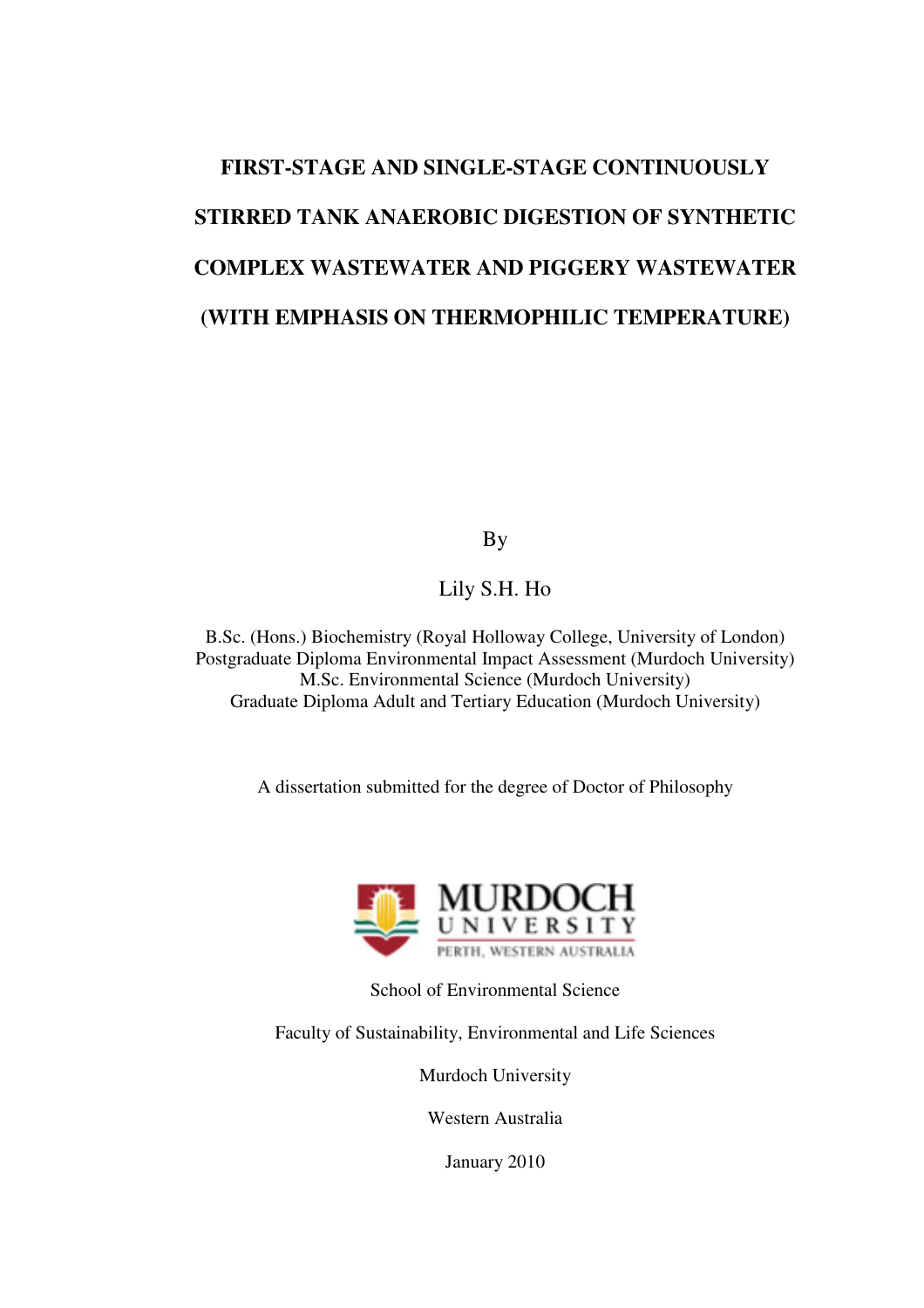# **DECLARATION**

I declare that this thesis is my own account of my research work undertaken which has not been previously submitted for a degree at any tertiary educational institution

Lily S.H. Ho

\_\_\_\_\_\_\_\_\_\_\_\_\_\_\_\_

The following paper has been presented and published from this research:

L. Ho, G. Ho, M. Kumar (2008). A comparative study of thermophilic  $(55^{\circ}C)$  and mesophilic  $(37^{\circ}C)$  CSTR acid-phase anaerobic digestion of synthetic complex wastewater under varying hydraulic retention times. *Abstracts*, IWA World Water Congress, Vienna 2008 ( $7<sup>th</sup> - 12<sup>th</sup>$  September)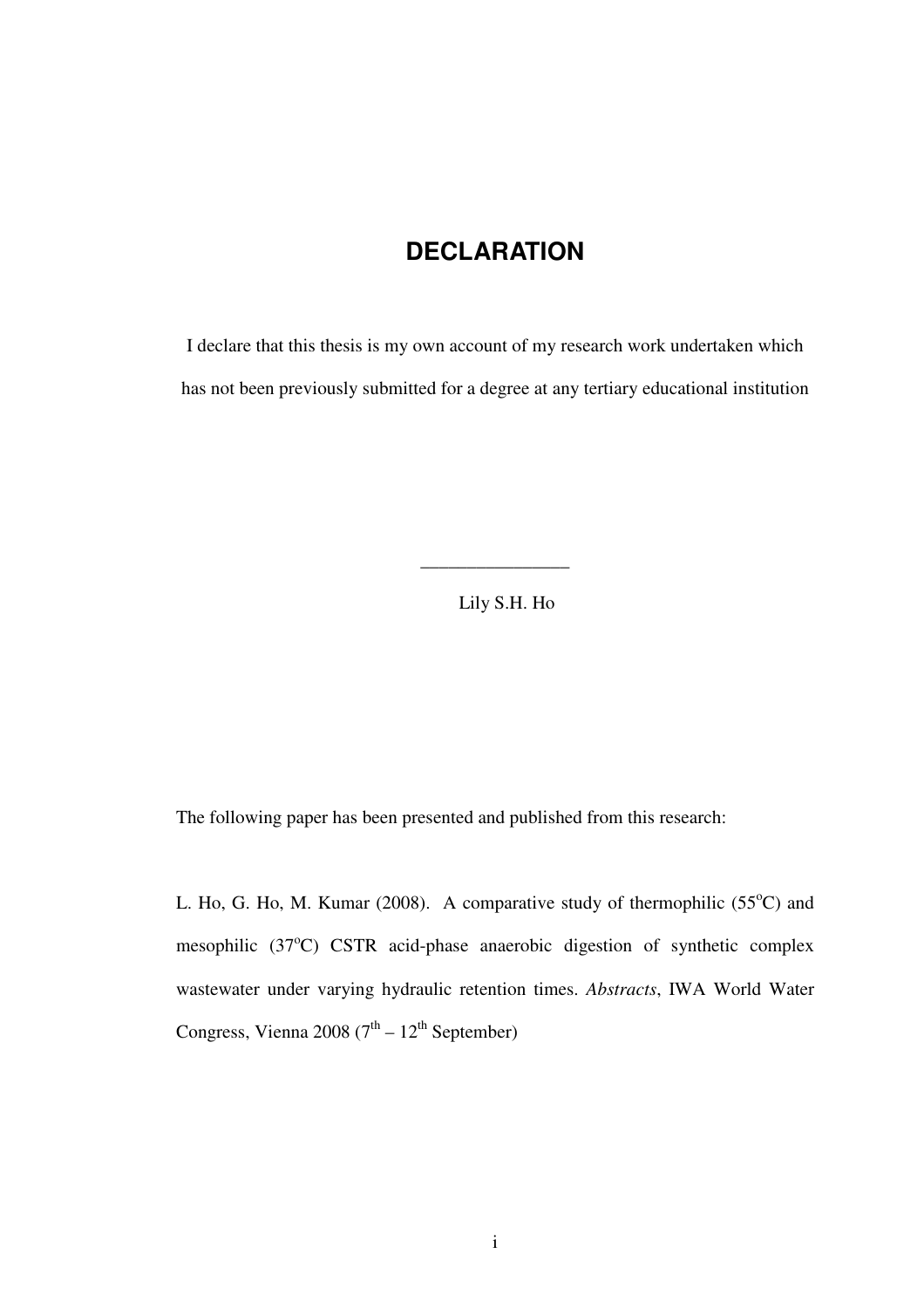#### **ABSTRACT**

**\_\_\_\_\_\_\_\_\_\_\_\_\_\_\_\_\_\_\_\_\_\_\_\_\_\_\_\_\_\_\_\_\_\_\_\_\_\_\_\_\_\_\_\_\_\_\_\_\_\_\_\_\_\_\_\_\_\_\_\_\_\_\_\_\_\_** 

Single-stage continuously stirred tank reactor (CSTR) is commonly used in the anaerobic treatment of animal manure slurry, municipal sewage sludge and concentrated wastewaters containing a high proportion of biodegradable particulate organic materials at relatively long hydraulic retention times (HRTs) of 12 to 24 days. It is also commonly used as a holding tank to equilise the big variations in wastewater flow or pollution strength as well as for pre-acidification of wastewater. Its simplicity, ease of operation, low capital and maintenance costs are appealing features that made it a natural choice of reactor configuration for the pilot-scale thermophilic first-stage acidogenic digester of a two-stage thermophilic-ambient anaerobic digestion system which is based at Roseworthy Campus of University of Adelaide, South Australia and operated by South Australian Research and Development Institute (SARDI).

As the first-stage acidogenic reactor plays a crucial role in the solubilisation of particulate organic matter in complex substrates to soluble organics and acidification to volatile fatty acids (VFAs) for enhancing pathogens destruction in wastewater treatment, the initial aim of this research study was to optimise the first-stage anaerobic CSTR to effectively convert particulate-containing complex organic wastewater to intermediate fermentation products for feed to the second-stage methane reactor. Pig feed pellets was used as the model substrate to prepare the complex synthetic wastewater to investigate the effects of temperature (37, 47 and  $55^{\circ}$ C) and pH (6, 7 and 8) on organics solubilisation and acidification in two sets of batch vial experiments while the effects of HRT (4- to 1-day) on organics conversion efficiency of the semi-continuous first-stage anaerobic CSTRs were investigated in two sets of experiments conducted at mesophilic  $(37^{\circ}C)$  and thermophilic  $(55^{\circ}C)$ conditions. Findings from the batch vial experiments with low organic strength (4 g/L TCOD) wastewater found mesophlic temperature at  $37^{\circ}$ C and pH 7-8 were optimum conditions for solubilisation (hydrolysis) and acidification than at thermophilic temperatures of  $47^{\circ}$ C and  $55^{\circ}$ C. Results from the semi-continuous CSTR anaerobic reactors confirmed that the mesophilic  $(37^{\circ}C)$  reactor hydrolysed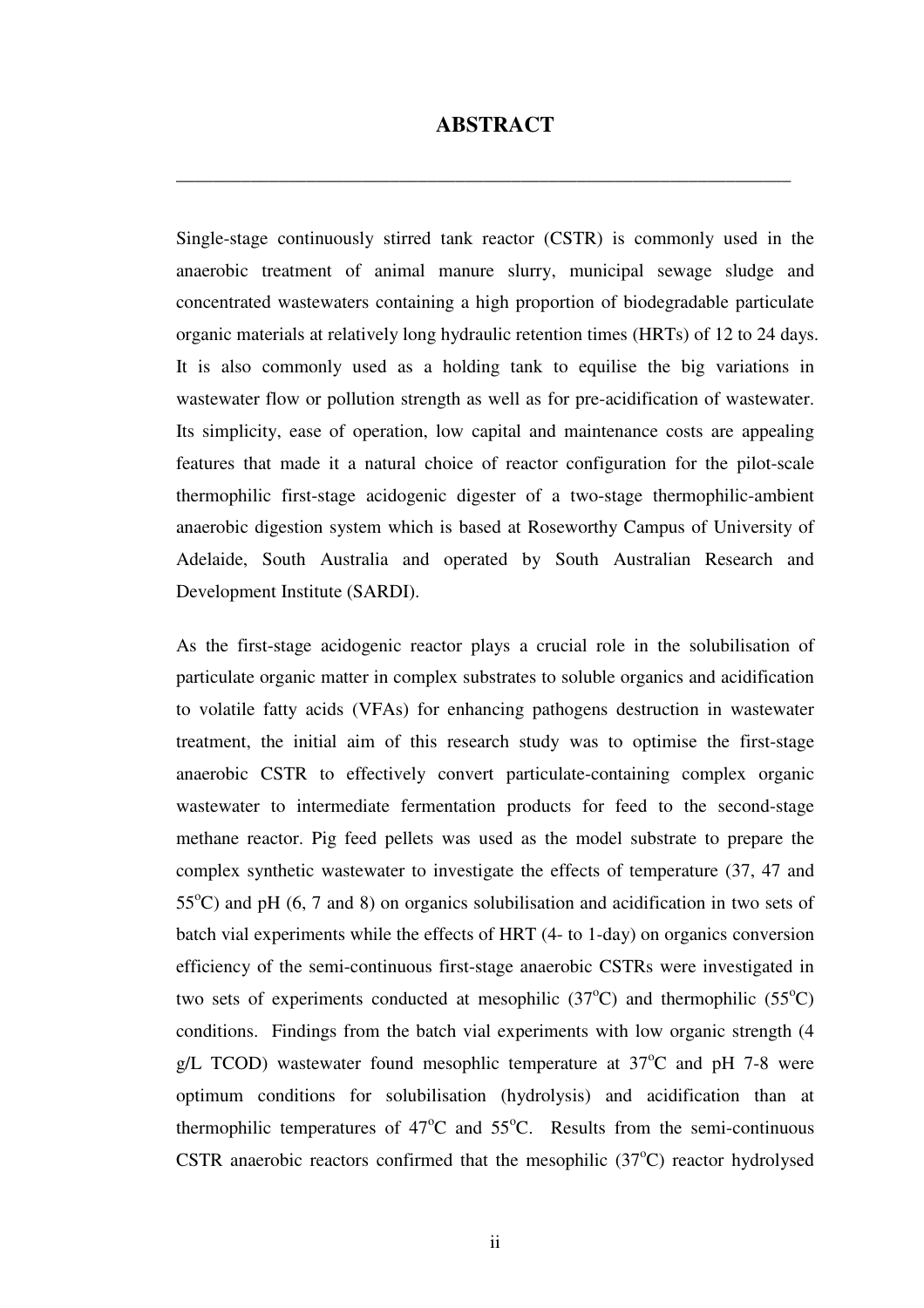and acidified significantly more particulate and soluble organic matter respectively than thermophilic ( $55^{\circ}$ C) reactor, with 2-day HRT being the optimum for both the anaerobic acidogenic reactors. The lack of methane in the biogas which contained hydrogen and carbon dioxide confirmed that the methanogens present in the acidic reactor effluents were completely inhibited.

Following reports that the pilot-scale first-stage thermophilic  $(55^{\circ}C)$  acidogenic reactors treating raw piggery wastewater was experiencing substantial lost of volatile fatty acids to methane formation at relatively short HRTs of 4 and 7-day, the complex synthetic wastewater was replaced with real piggery wastewater from Roseworthy Campus's piggery holding sump to allow meaningful lab-scale reactor experiments to be conducted in order to provide realistic information for the pilotscale acidogenic reactor. Semi-continuous first-stage anaerobic reactor experiments were carried out to examine the influence of piggery influent concentrations with and without pH reduction on the fermentation behaviour of the thermophilic acidogenic reactor at a shorter HRT of 2-day. The 2-day HRT was found to be optimum in previous acidogenic experiments with the synthetic complex wastewater.

The studies on the acidogenic treatment of piggery wastewater at 2-day HRT revealed that irrespective of the feed concentrations or organic loading rates, firststage anaerobic treatment of the piggery wastewater without pH intervention could not completely inhibit the syntrophic acetogenic and methanogenic microorganisms because of the wastewater's inherently high levels of alkalinity and ammonianitrogen which buffered the system against VFA souring. Some losses of total VFAs were observed at the highest TCOD feed concentration of 13 g TCOD/L and OLR of 6.5 g/L/d. The vast differences in the physico-chemical and microbiological characteristics of the raw piggery wastewater and synthetic complex wastewater, particularly with respect to their initial ammonia-nitrogen, soluble COD, volatile fatty acids (VFA), buffering capacity and anaerobic microorganisms, were the key determining factors for the contradictory outcomes in organics conversion performance of the thermophilic and mesophilic first-stage CSTRs.

Although the study on pH reduction of the piggery wastewater to pH 5.5 found the approach was successful in suppressing the activities of syntrophic consortia of acetogenic and methanogenic microbial populations while stimulating the acidogenic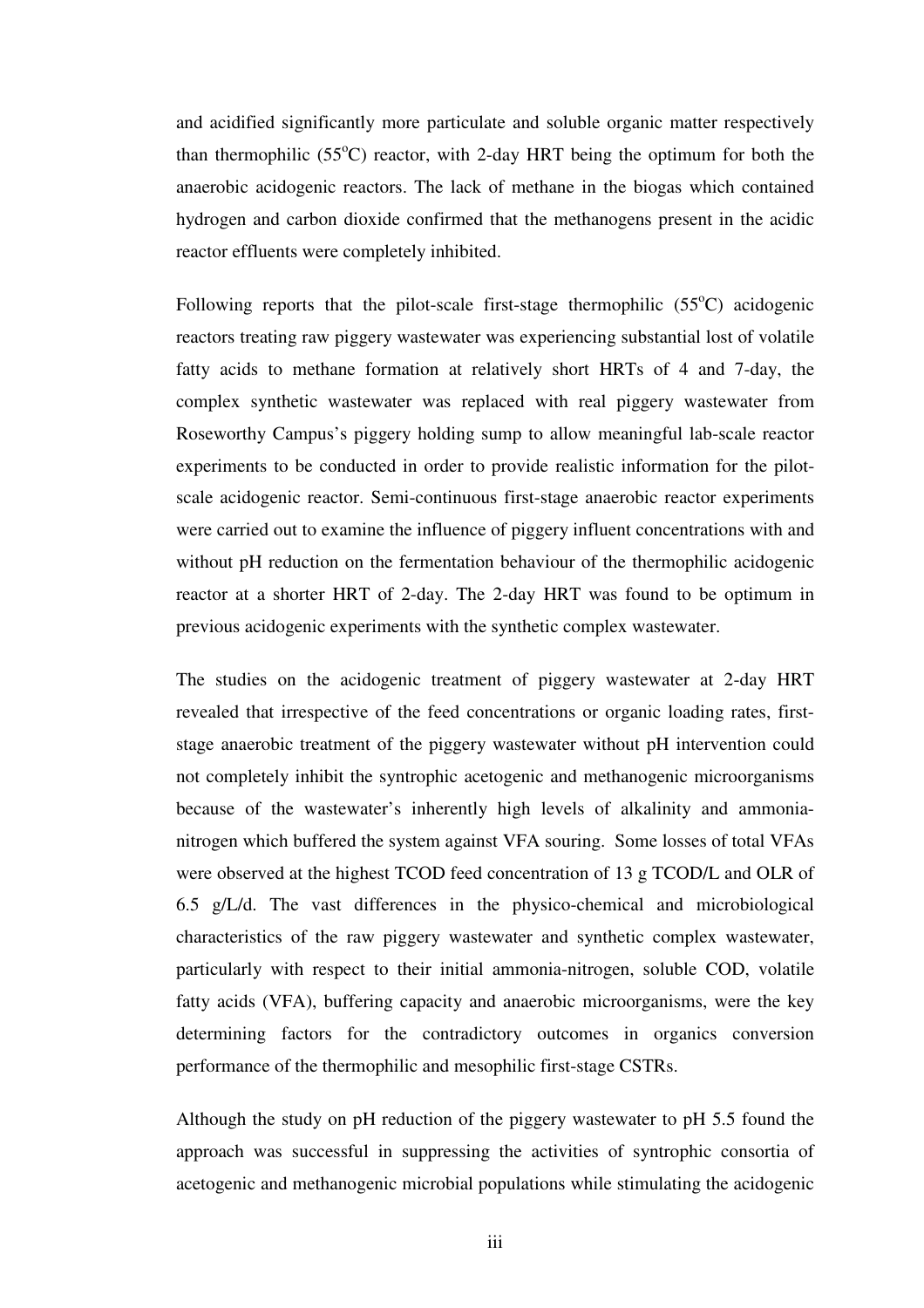bacteria, the operational inconvenience from foaming-related spillages and the anticipated need to re-adjust the acidic effluent pH to neutral for feed to the secondstage reactor far out-weighed the small gains in the increased hydrolysis and acidification of the piggery influent organic matter.

The observations that around 30% of the organics still remained as insoluble particulate form in the treated effluent and more than 60% of the organic carbon compounds in the raw piggery wastewater was already in soluble and acidified forms coupled with its high buffering capacity which protects the anaerobic system against failure from VFA souring, it was decided that single-stage thermophilic anaerobic digestion at longer HRT of 10- and 15-day might be more cost-effective for enhancing the solubilisation of the particulate organics and organic carbon conversion to methane in the undiluted piggery wastewater. Semi-continuous thermophilic CSTR experiments at  $55^{\circ}$ C were carried out to examine the extent of organic carbon conversion at 10- and 15-day HRT. Mesophilic CSTR experiment at  $37^{\circ}$ C was also carried out to compare its organics conversion performance with the thermopilic reactor at 15-day HRT.

The results show that while increasing the HRT of the thermophilic anaerobic CSTRs from 2- to 10- and 15-day saw a gradual increase in specific methane yields, the methane yield at the longer HRT of 15-day was considered low (26% of total COD fed) based on the COD material balance of the digested effluents. Around 30% of the organic matter still remained as non-biodegradable particulate organics while propionate (19%) and unidentified non-VFA soluble organic matter (17%) formed the two largest groups of unconverted soluble organics in the digested piggery effluent. The build-up of propionate at higher HRT of 10- and 15-day which correlated positively with increased free ammonia concentration implied that the syntrophic propionate-oxidising bacteria and hydrogenotrophic microorganisms were under increased stress. At 15-day HRT, although anaerobic thermophilic digestion at 55<sup>o</sup>C had significantly higher specific methane yield than mesophilic digestion at  $37^{\circ}$ C, the chemical quality of thermophilic digested effluent was poor with regards to its higher levels of free ammonia, propionate, total VFA and soluble COD compared to the mesophilic effluent. However, thermophilic digestion is universally recognised for its higher pathogens destruction efficency than mesophilic digestion.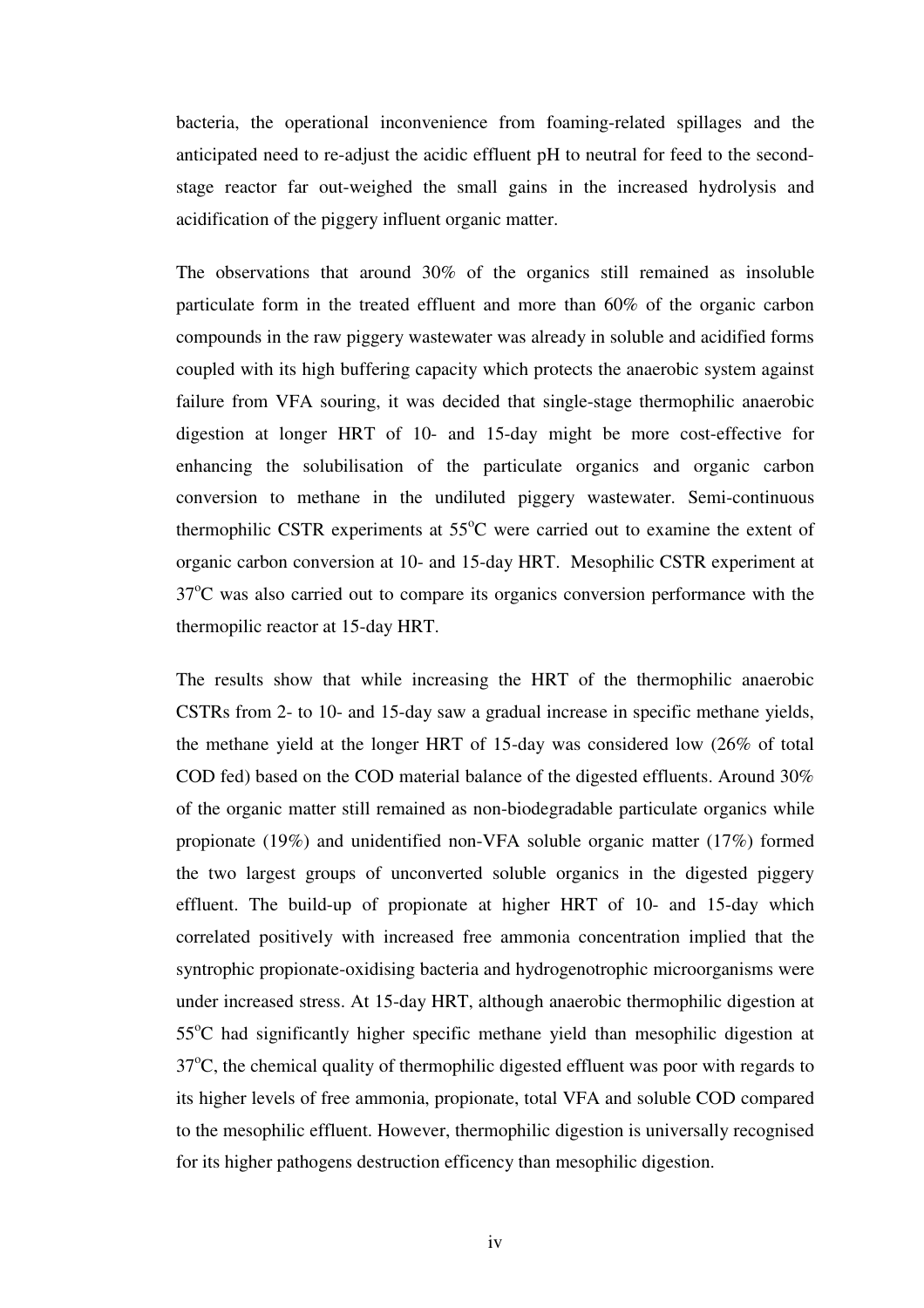Five sets of thermophilic  $(55^{\circ}C)$  batch vial experiments were conducted to investigate the single effect of pH reduction, chemical (zeolite, humic acid) and biological (piggery biomass, municipal biomass) supplements as well as the combined effects of pH reduction and chemical or biological supplements in enhancing methane production from thermophilic piggery effluent. Reduction of the piggery effluent pH from 8.1 to 6.5 alone and zeolite treatment (10 to 20 g/L) with or without pH reduction of the piggery effluent to pH 6.5 were found to be effective strategies for enhancing methane production yet not elevating the effluent COD level compared to its initial level.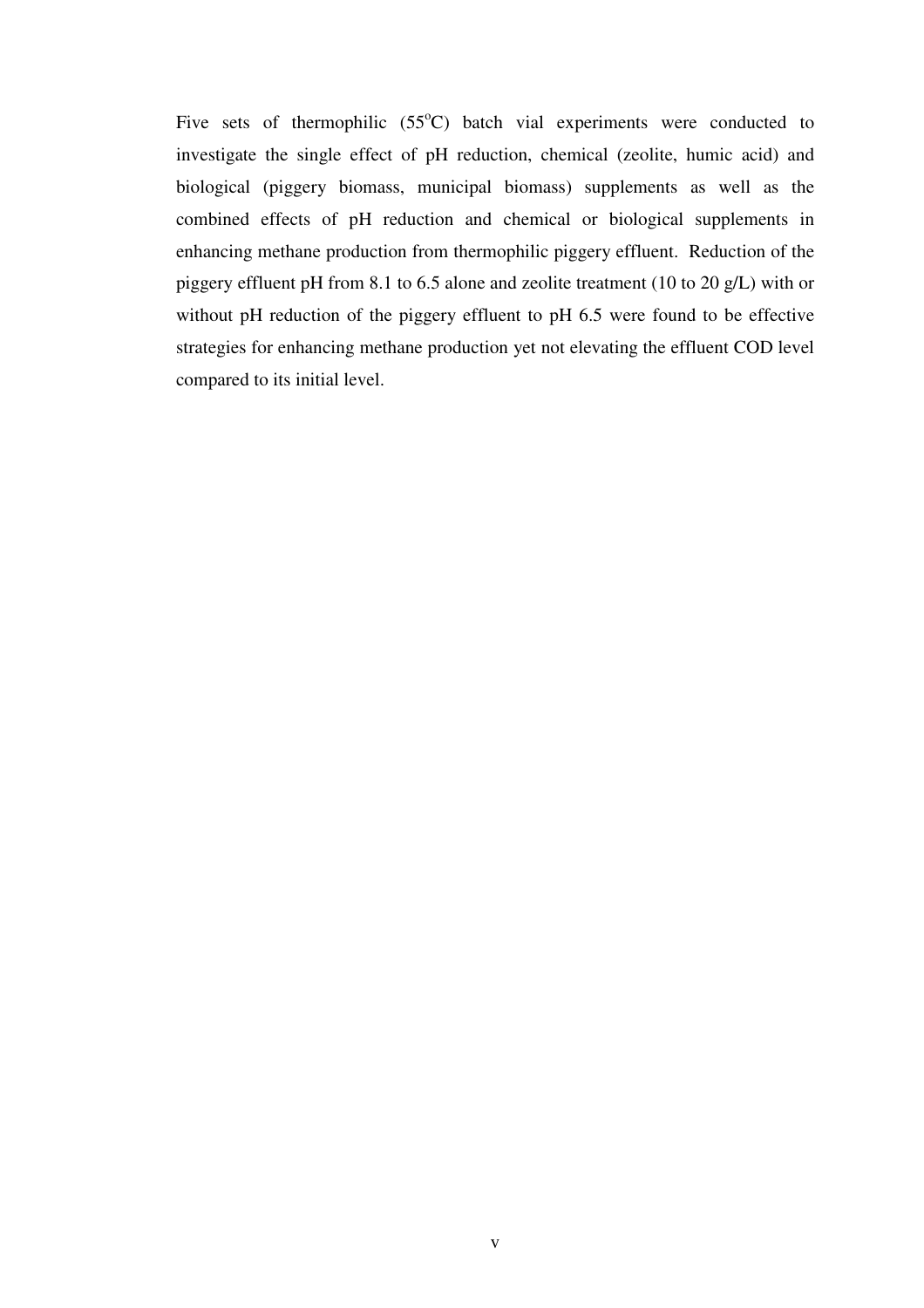**\_\_\_\_\_\_\_\_\_\_\_\_\_\_\_\_\_\_\_\_\_\_\_\_\_\_\_\_\_\_\_\_\_\_\_\_\_\_\_\_\_\_\_\_\_\_\_\_\_\_\_\_\_\_\_\_\_\_\_\_\_\_\_\_\_\_** 

I wish to express my sincere gratitude to all the people who have directly or indirectly contributed to the completion of my PhD research thesis:

- Professor Goen Ho, my supervisor, for giving me the opportunity to undertake this research study and providing valuable feedback on my draft thesis;
- Dr Ralf Cord-Rudwisch, for his generosity in giving me access to the use of his Labview software to automate my reactors and the use of his gas chromatograph equipment.
- Late Emeritus Chemistry Professor Doug Clarke, for his expert advice on gas-related matter.
- Gordon Thompson, for his generosity in sharing his lab resources and expert guidance on the use of the fluorescence microscope and digital camera as well as his helpful suggestions.
- Dr Wipa Charles, for her generosity in sharing her laboratory resources and useful suggestions on some aspects of my lab work.
- Dr Lucy Skillman, for her assistance in conducting the molecular real-time PCR and T-RFLP analysis as well as in our successful application of the EBCRC consumables grant for the supplementary thermophilic batch vial experiments.
- Lee Walker, for his help with Labview programming and providing instruction on the use and maintenance of the gas chromatograph equipment.
- Steven Goynich and Phil Good from the School of Environmental Science, for lending me some of the essential laboratory equipment and helping me with some minor equipment repair.
- John Snowball, Dan Hewitt, Kleber Claux and Murray Lindau for providing expert technical services in the construction and repair of reactors and associated lab equipment.
- Frank Salleo, Heather Gordon and Colin Ferguson from the School of Environmental Science, for providing invaluable general administrative services.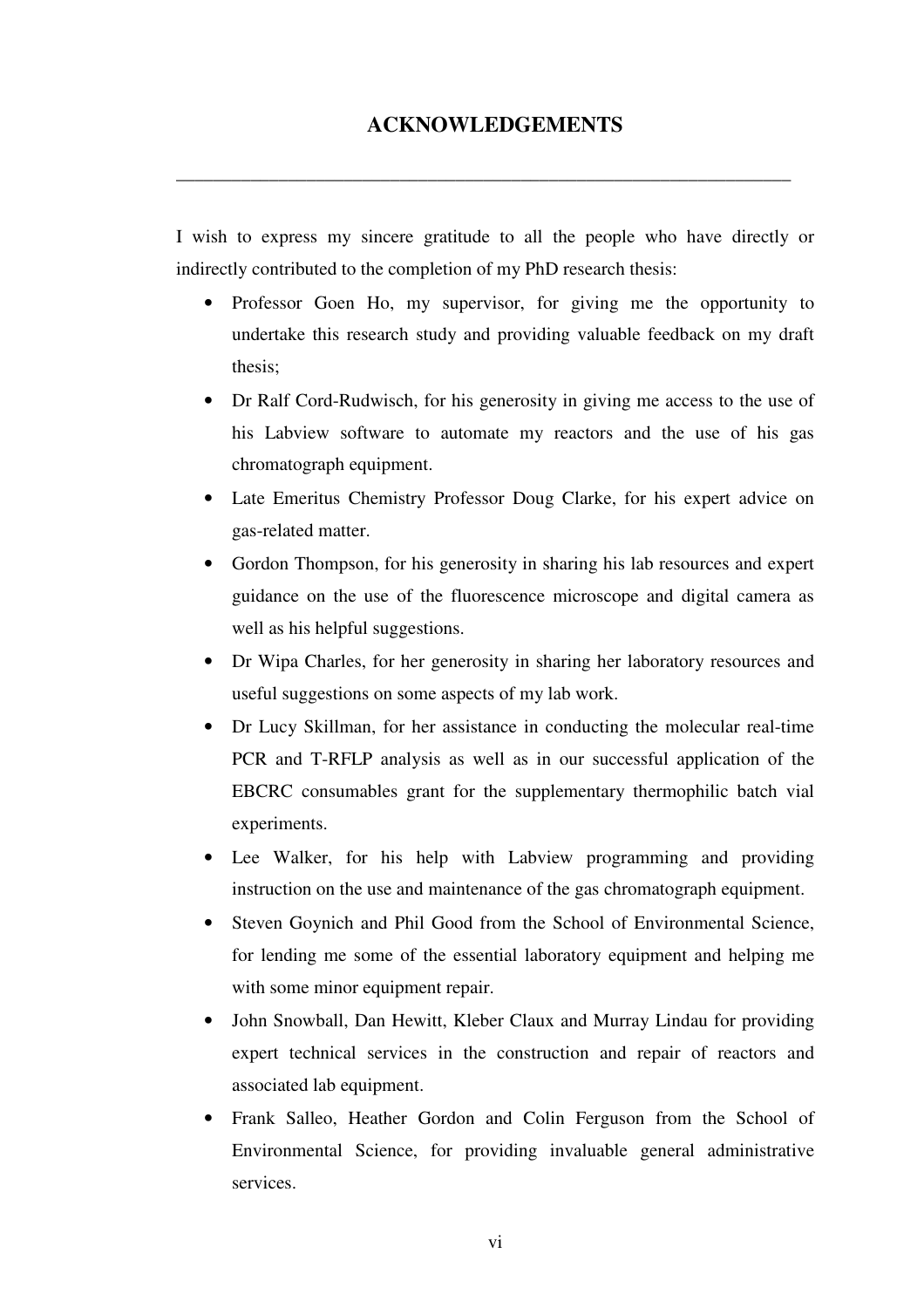- Rajesh Sharma, Ottilie Bajsa, Robert Hughes, Ka Yu Cheng, Ying Law, Mitch Lever, Donny James and all my other fellow research students whose names are not mentioned here for their company and sharing of learning experiences along the way.
- Dr Sandra Hall (University of Queensland), for providing me some of the microbial FISH probes and general advice on FISH image interpretation.
- Dr Martin Kumar and his team (Babu Santhanam, Khalid Shamim, Sandy Wyatt, Belinda Rodda, Bennan Cheng, Andrew Ward, Phil Glatz, Paul Harris) from South Australian Research and Development Institute (SARDI) and University of Adelaide, for collecting and organising the delivery of raw piggery wastewater for my research project.
- Dr David Garman, Executive Director of Environmental Biotechnology Centre of Research Cooperative Pty Limited (EBCRC), for providing the PhD scholarship and research funds; as well as all past and present EBCRC staff in particular Claire Johnson, Jenny Campbell and Michaela Lauren who have been involved in organising the annual EBCRC conferences and training courses.
- Lastly, my husband Tony for his endless support and patience; my mother-inlaw and late father-in-law for their unconditional help in taking care of our two young kids, Serena and Sebastian after school and during school holidays as well as when they were unwell.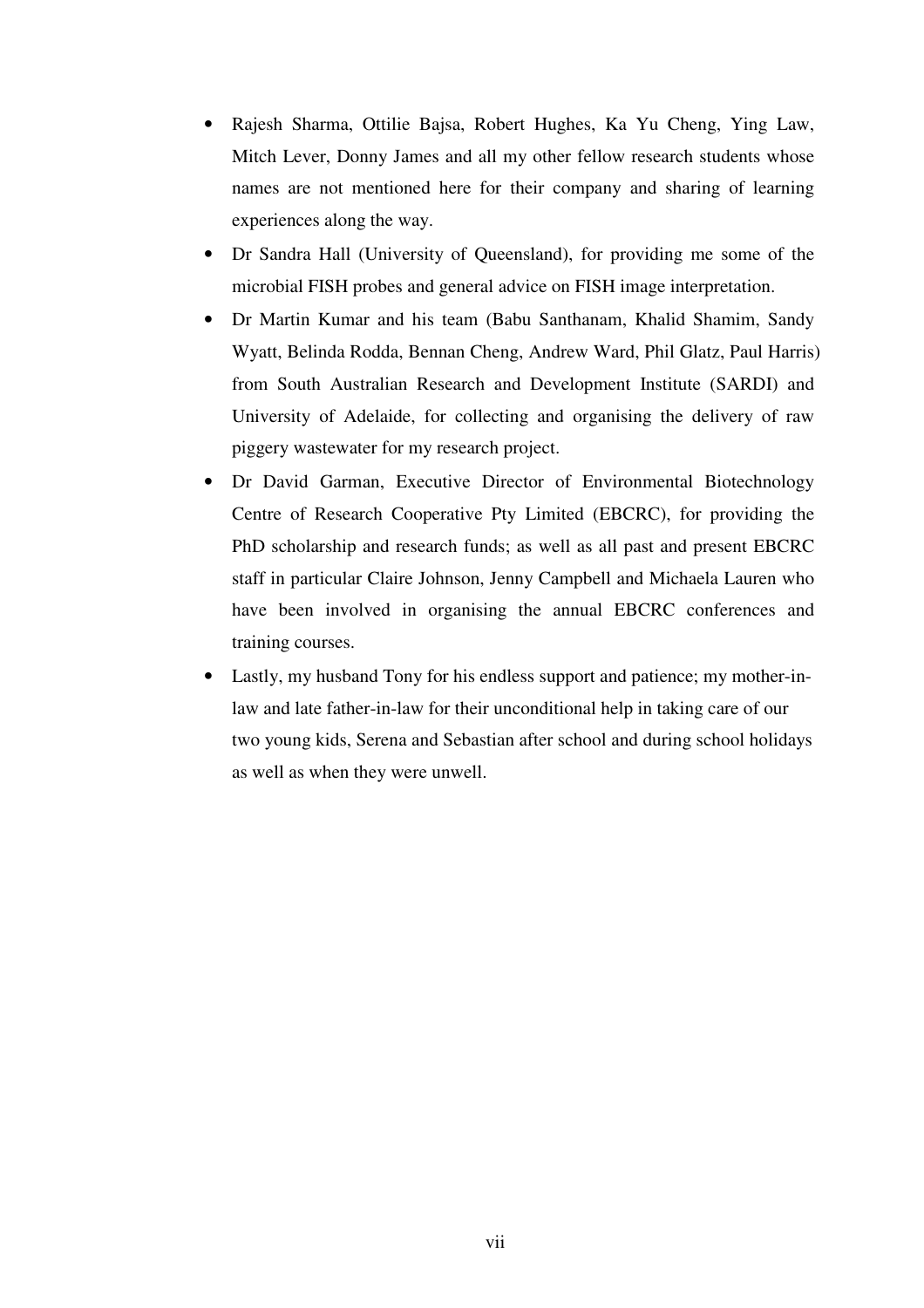# TABLE OF CONTENTS

| 2.3. REACTOR CONFIGURATIONS AND THEIR APPLICATIONS  20 |  |
|--------------------------------------------------------|--|
| 2.4. FACTORS INFLUENCING THE PERFORMANCE OF ACID-PHASE |  |
|                                                        |  |
|                                                        |  |
|                                                        |  |
|                                                        |  |
|                                                        |  |
|                                                        |  |
|                                                        |  |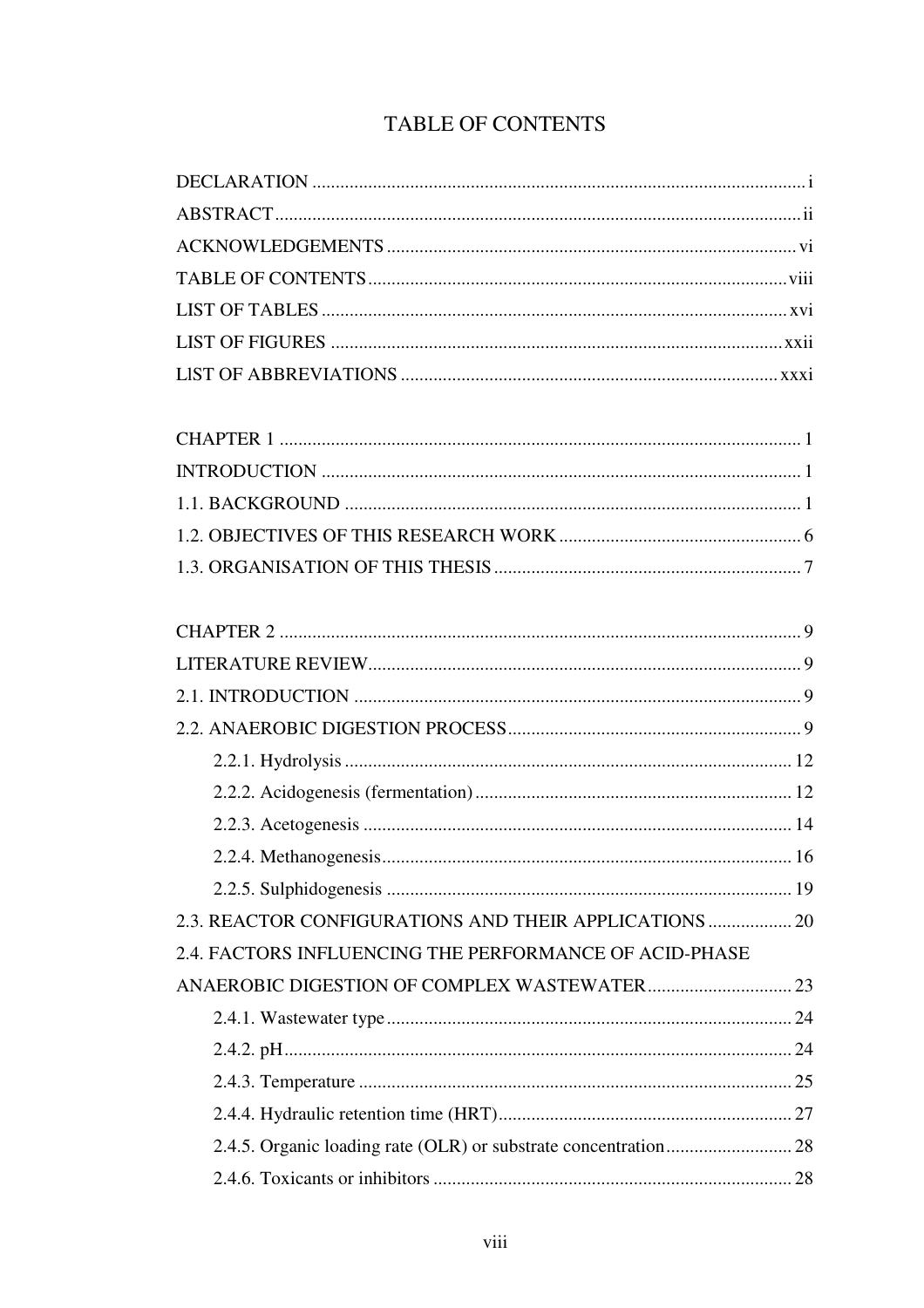| 2.5. FACTORS AFFECTING THE PERFORMANCE OF SINGLE-STAGE                      |
|-----------------------------------------------------------------------------|
|                                                                             |
|                                                                             |
|                                                                             |
|                                                                             |
|                                                                             |
|                                                                             |
|                                                                             |
|                                                                             |
|                                                                             |
| 2.6. NUCLEIC ACID-BASED MOLECULAR METHOD FOR MICROBIAL                      |
|                                                                             |
|                                                                             |
|                                                                             |
|                                                                             |
|                                                                             |
|                                                                             |
| 3.2. REACTORS DESIGN AND SYNTHETIC COMPLEX WASTEWATER  41                   |
|                                                                             |
|                                                                             |
|                                                                             |
|                                                                             |
|                                                                             |
|                                                                             |
| 3.3.1.2. Total alkalinity (APHA Standard Methods 2320 B) 46                 |
| 3.3.1.3. Total solids, volatile solids, total suspended solids and volatile |
| suspended solids (APHA Standard Methods 2540 B) 47                          |
| 3.3.1.4. Ortho-phosphate (Lachat automated flow injection analyser          |
|                                                                             |
| 3.3.1.5. Sulphate (Lachat automated flow injection analyser QuickChem       |
|                                                                             |
|                                                                             |
| 3.3.1.6. Chemical oxygen demand (APHA Standard Methods 5220 C closed        |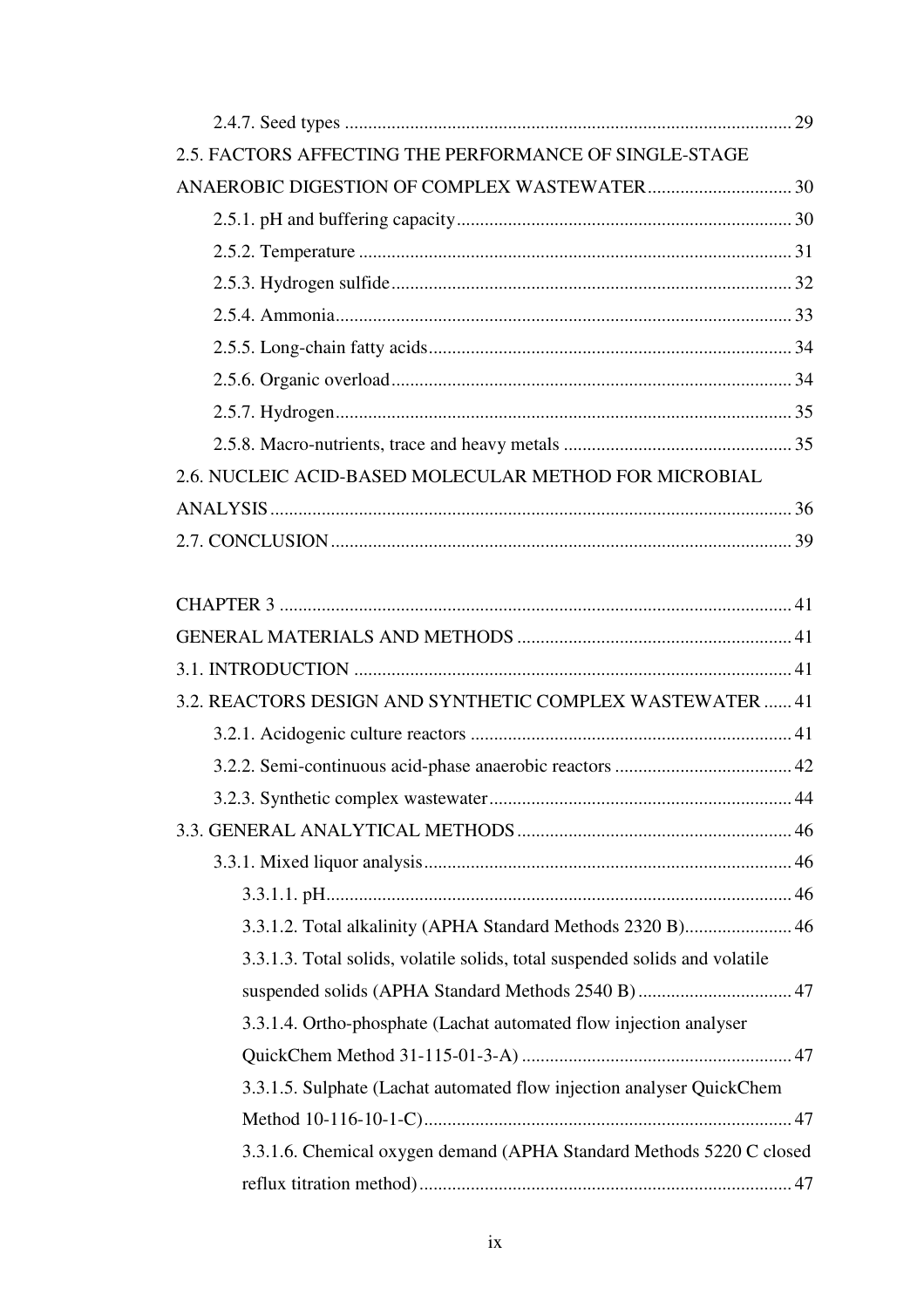| 3.3.1.8. Volatile fatty acids (VFAs by Gas Chromatography method) 48              |
|-----------------------------------------------------------------------------------|
|                                                                                   |
|                                                                                   |
| 3.3.1.11. Lipids (APHA Standard Methods 5520 B partition-gravimetric              |
|                                                                                   |
| 3.3.1.12. Fluorescence in situ hybridisation or FISH (Advanced Wastewater         |
|                                                                                   |
|                                                                                   |
| 3.3.2. Biogas volume and composition $(CH_4, CO_2, H_2)$ by Gas Chromatography    |
|                                                                                   |
|                                                                                   |
|                                                                                   |
| BATCH VIAL EXPERIMENTS ON ANAEROBIC ACID-PHASE DIGESTION OF                       |
|                                                                                   |
|                                                                                   |
|                                                                                   |
| 4.2.1. Effect of temperature on the fermentation performance of acidogenic        |
|                                                                                   |
|                                                                                   |
|                                                                                   |
| 4.2.2. Effect of pH on solubilisation and acidification of organic matter 56      |
|                                                                                   |
|                                                                                   |
|                                                                                   |
| 4.3.1. Effect of temperature on the acidogenic anaerobic bacteria cultivated at   |
|                                                                                   |
| 4.3.2. Effect of pH on solubilisation and acidification of organic matter (batch  |
|                                                                                   |
|                                                                                   |
|                                                                                   |
| 4.3.2.3. Comparison of batch acid-phase anaerobic treatment at $37^{\circ}$ C and |
|                                                                                   |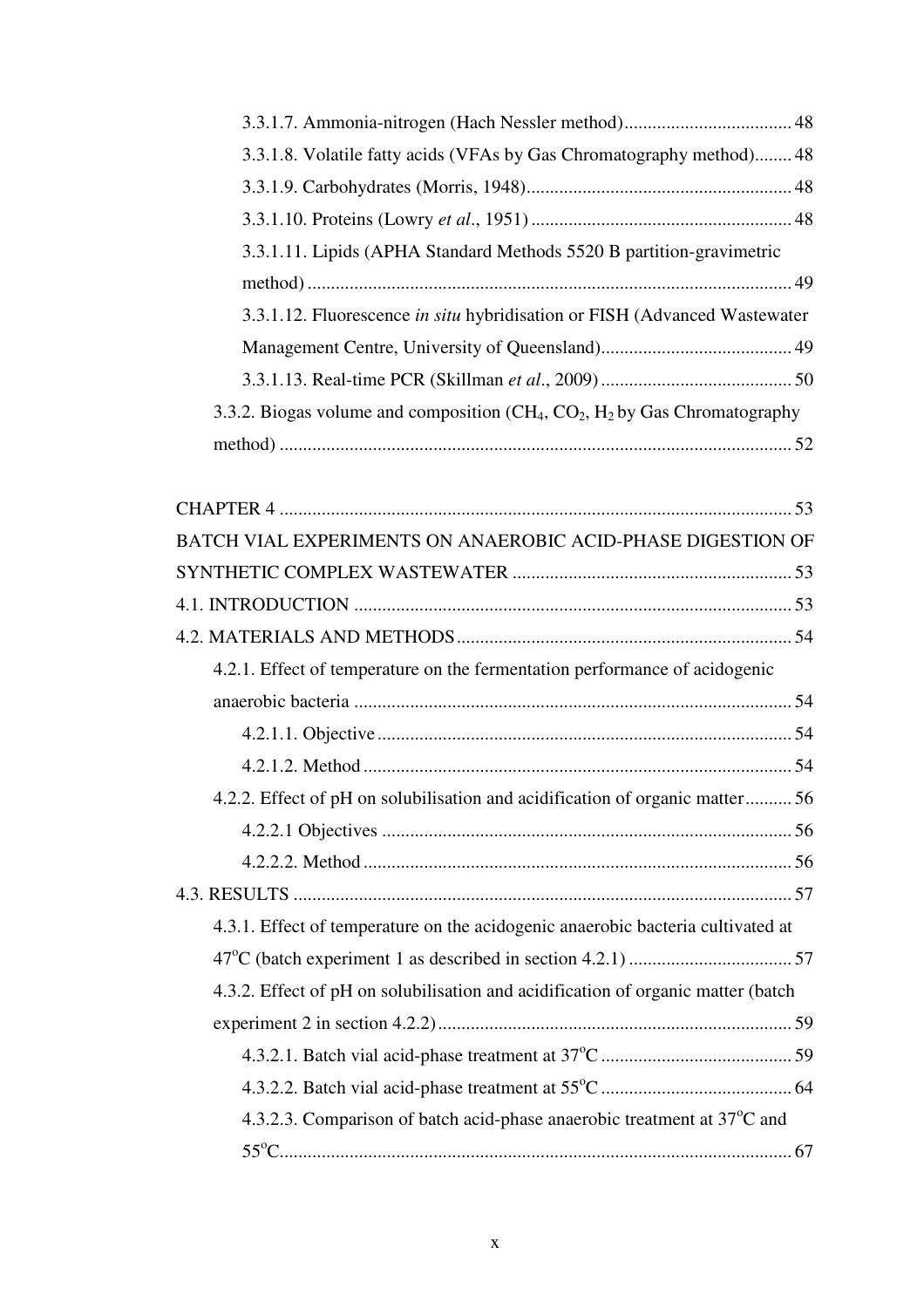| 4.4.1. Effect of temperatures on the acidogenic anaerobic bacteria cultivated at      |    |
|---------------------------------------------------------------------------------------|----|
|                                                                                       |    |
| 4.4.2. Effect of pH on solubilisation and acidification of organic matter at  70      |    |
|                                                                                       |    |
|                                                                                       |    |
|                                                                                       |    |
| SEMI-CONTINUOUS REACTOR EXPERIMENTS ON ANAEROBIC ACID-                                |    |
| PHASE DIGESTION OF SYNTHETIC COMPLEX WASTEWATER  72                                   |    |
|                                                                                       |    |
|                                                                                       |    |
|                                                                                       |    |
|                                                                                       |    |
|                                                                                       |    |
|                                                                                       |    |
|                                                                                       |    |
|                                                                                       |    |
| SEMI-CONTINUOUS FIRST-STAGE (PHASE) ANAEROBIC DIGESTION OF                            |    |
| RAW PIGGERY WASTEWATER AT LOW HYDRAULIC RETENTION TIME 94                             |    |
| <b>6.1. INTRODUCTION</b>                                                              | 94 |
|                                                                                       |    |
| 6.2.1. Semi-continuous first-stage CSTR anaerobic reactors treating low-              |    |
| strength piggery was tewater without pH reduction at thermophilic $(55^{\circ}C)$ and |    |
|                                                                                       |    |
|                                                                                       |    |
|                                                                                       |    |
| 6.2.2. Semi-continuous thermophilic first-stage CSTR reactors (55°C) treating         |    |
| pH-unadjusted and pH-reduced medium- and high-strength piggery wastewater             |    |
|                                                                                       |    |
|                                                                                       |    |
|                                                                                       |    |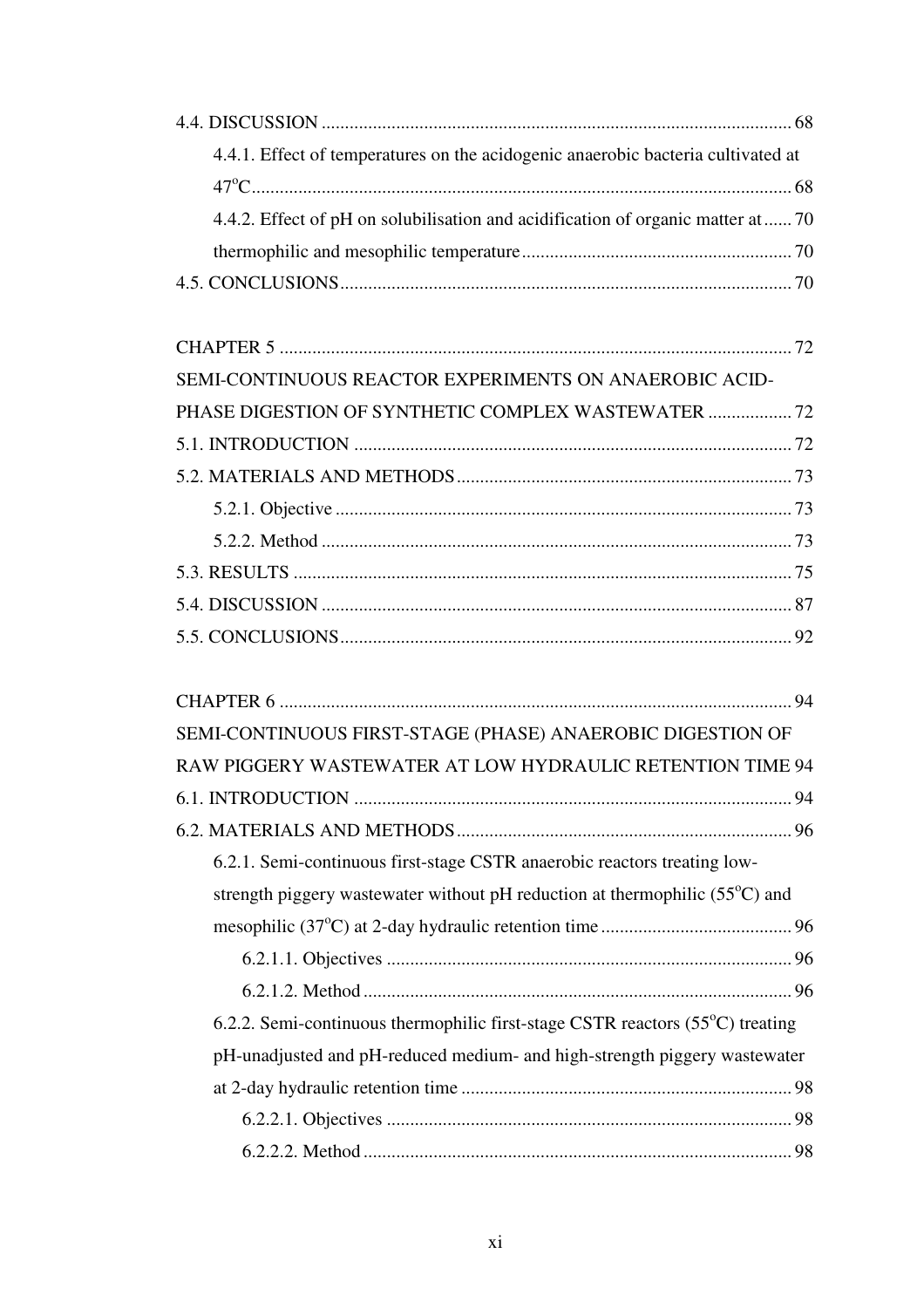| 6.3.1. Semi-continuous first-stage thermophilic $(55^{\circ}C)$ and mesophilic $(37^{\circ}C)$ |
|------------------------------------------------------------------------------------------------|
| CSTR anaerobic reactors treating low-strength piggery wastewaters without pH                   |
|                                                                                                |
| 6.3.1.1. Thermophilic and mesophilic anaerobic treatments of low-strength                      |
|                                                                                                |
| 6.3.1.2. Performance comparison of thermophilic $(55^{\circ}C)$ and mesophilic                 |
| $(37^{\circ}$ C) first-stage anaerobic reactors treating low-strength piggery                  |
| wastewaters with synthetic complex wastewaters at 2-day hydraulic                              |
|                                                                                                |
| 6.3.2. Semi-continuous first-stage thermophilic (55°C) CSTR anaerobic reactors                 |
| treating medium- and high-strength piggery wastewaters with and without pH                     |
|                                                                                                |
|                                                                                                |
|                                                                                                |
| 6.3.2.3. Performance comparison of the thermophilic $(55^{\circ}C)$ first-stage                |
| anaerobic reactors treating medium- and high-strength piggery wastewaters                      |
|                                                                                                |
|                                                                                                |
| 6.4.1. Performance comparisons of the thermophilic $(55^{\circ}C)$ and mesophilic              |
| $(37^{\circ}$ C) first-stage anaerobic reactors treating low-strength piggery wastewaters      |
| with synthetic complex wastewaters at 2-day hydraulic retention time  139                      |
| 6.4.2. Effects of piggery concentrations or organic loading loads (low, medium                 |
| and high) without pH reduction on the performance of thermophilic $(55^{\circ}C)$ first-       |
|                                                                                                |
| 6.4.3. Effects of pH reduction on organics conversion performance of                           |
| thermophilic (55 <sup>o</sup> C) first-stage reactors treating diluted (medium-strength) and   |
| undiluted (high-strength) piggery wastewaters at 2-day hydraulic retention time                |
|                                                                                                |
|                                                                                                |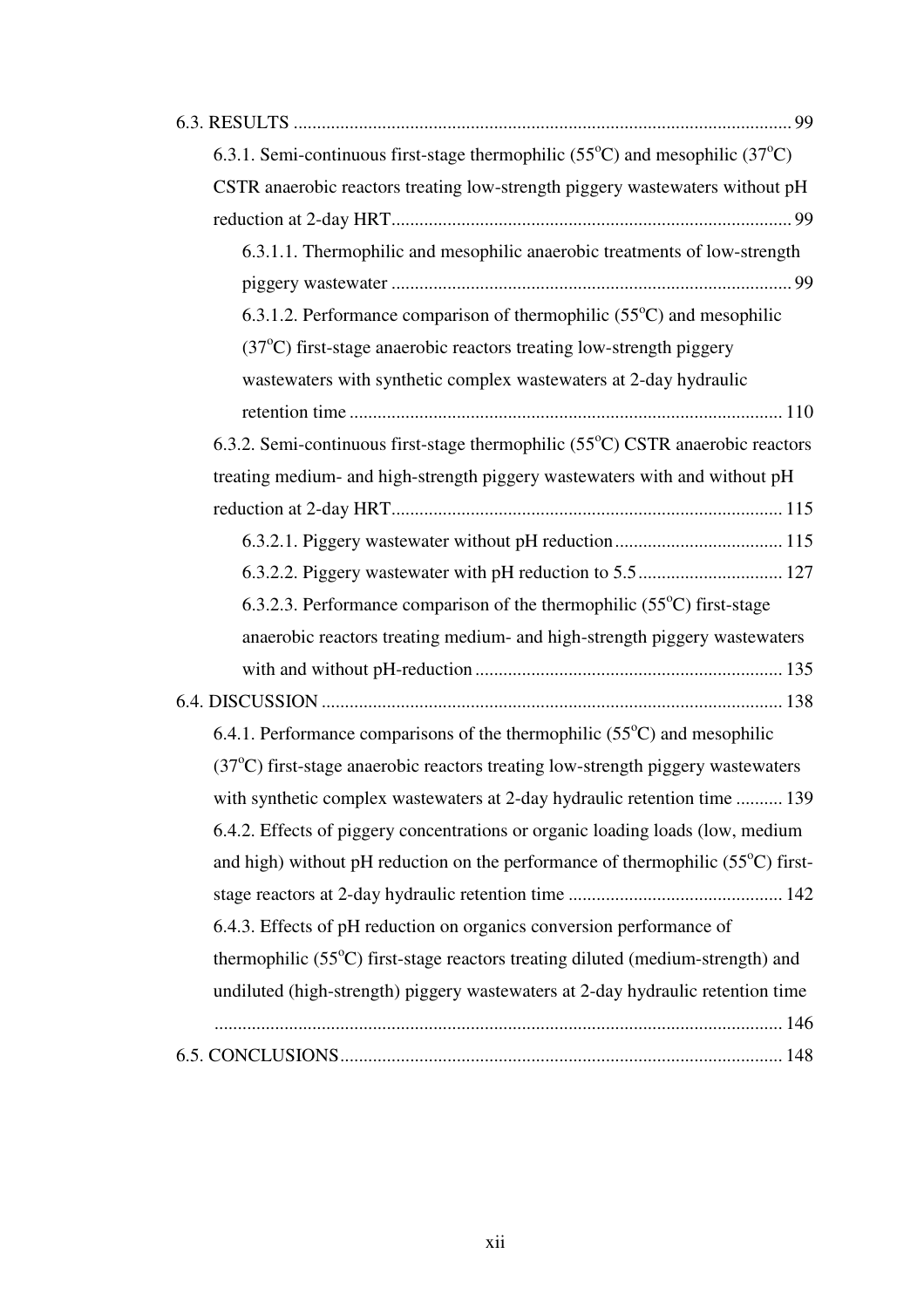| SEMI-CONTINUOUS SINGLE-STAGE ANAEROBIC DIGESTION OF RAW                                       |
|-----------------------------------------------------------------------------------------------|
| PIGGERY WASTEWATER AT HIGH HYDRAULIC RETENTION TIMES 151                                      |
|                                                                                               |
|                                                                                               |
| 7.2.1. Thermophilic $(55^{\circ}C)$ single-stage anaerobic digestion of raw piggery           |
|                                                                                               |
| 7.2.2. Mesophilic $(37^{\circ}C)$ single-stage anaerobic digestion of high-strength           |
|                                                                                               |
|                                                                                               |
| 7.3.1. Thermophilic (55°C) anaerobic digestion of high-strength piggery                       |
|                                                                                               |
| 7.3.2. Thermophilic (55 $^{\circ}$ C) and mesophilic (37 $^{\circ}$ C) anaerobic single-stage |
| digestion of high-strength piggery wastewater at 15-day HRT  164                              |
|                                                                                               |
| 7.4.1. Performance comparisons of the thermophilic anaerobic reactors treating                |
|                                                                                               |
| 7.4.2. Performance comparisons of the thermophilic and mesophilic single-                     |
| stage anaerobic reactors treating undiluted piggery wastewater at 15-day HRT                  |
|                                                                                               |
|                                                                                               |
|                                                                                               |
|                                                                                               |
| THERMOPHILIC ANAEROBIC BATCH VIAL EXPERIMENTS TO MITIGATE                                     |
| AMMONIA INHIBITION AND TO ENHANCE METHANE PRODUCTION                                          |
|                                                                                               |
|                                                                                               |
|                                                                                               |
| 8.2.1. Effect of pH on methane production from thermophilic batch digestion of                |
|                                                                                               |
| 8.2.2. Effect of biomass supplements on methane production from thermophilic                  |
| batch anaerobic digestion of pH-unadjusted and pH-reduced piggery effluent                    |
|                                                                                               |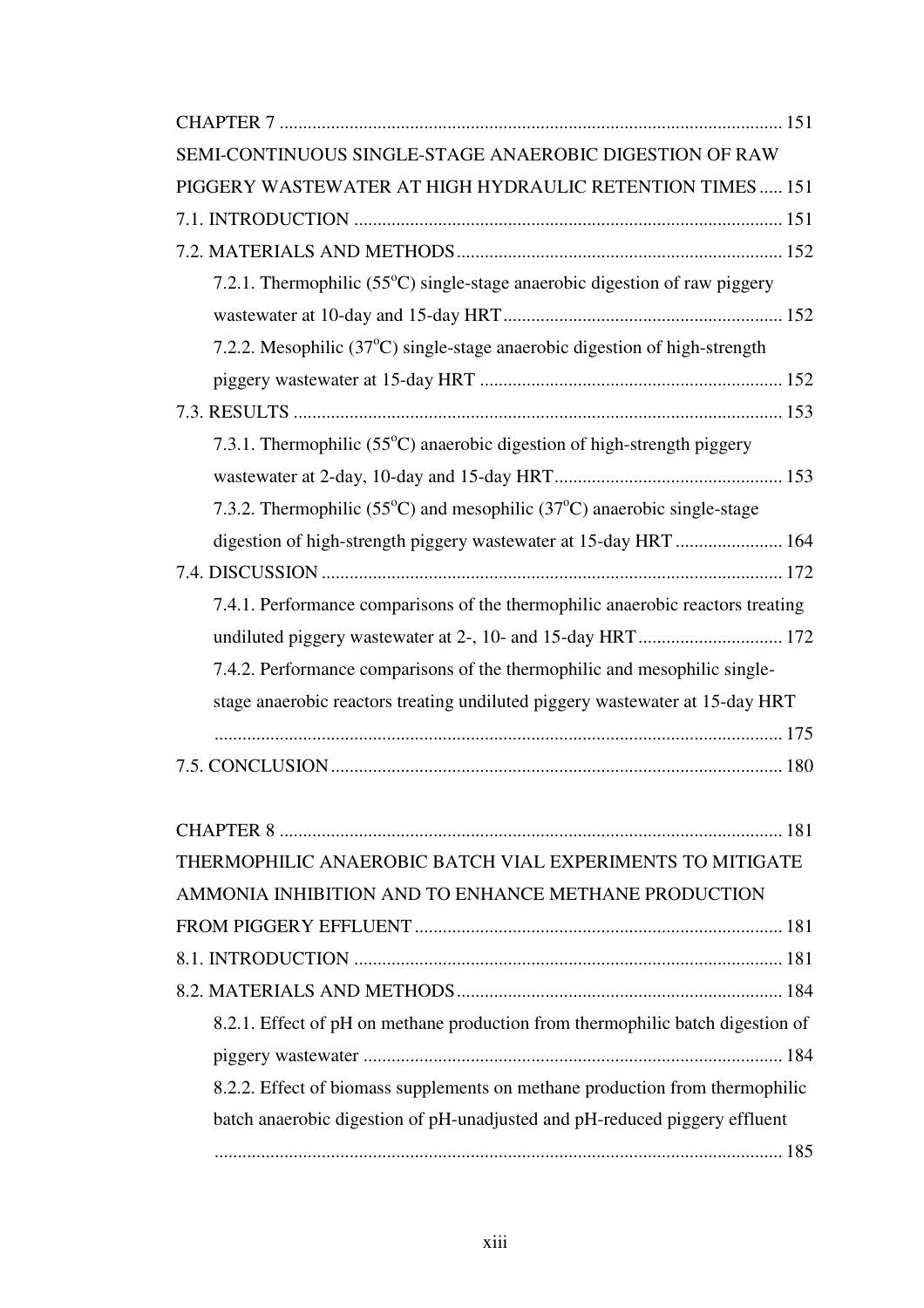| 8.2.3. Effect of zeolite treatment on methane production from thermophilic     |
|--------------------------------------------------------------------------------|
| batch anaerobic digestion of pH-unadjusted and pH-reduced piggery effluent     |
| 8.2.4. Effect of humic acid supplements on methane production from             |
| thermophilic batch anaerobic digestion of pH-unadjusted and pH-reduced         |
|                                                                                |
|                                                                                |
| 8.3.1. Effect of pH on methane production from thermophilic batch digestion of |
|                                                                                |
| 8.3.2. Effect of biomass supplements on methane production from thermophilic   |
| batch anaerobic digestion of pH-unadjusted and pH-adjusted piggery             |
|                                                                                |
|                                                                                |
|                                                                                |
| 8.3.2.3. Comparison of the digestion efficiency between piggery biomass        |
|                                                                                |
| 8.3.3. Effect of zeolite treatment on methane production from thermophilic     |
| batch anaerobic digestion of pH-unadjusted and pH-reduced piggery wastewater   |
|                                                                                |
| 8.3.4. Effect of humic acid supplements on methane production from             |
| thermophilic batch anaerobic digestion of pH-unadjusted and pH-reduced         |
|                                                                                |
|                                                                                |
| 8.4.1. Effect of pH on methane production from thermophilic batch digestion of |
|                                                                                |
| 8.4.2. Effect of biomass supplements on methane production from thermophilic   |
| batch anaerobic digestion of pH-unadjusted and pH-reduced piggery effluent     |
|                                                                                |
| 8.4.3. Effect of zeolite treatment on methane production from thermophilic     |
| batch anaerobic digestion of pH-unadjusted and pH-reduced piggery effluent     |
|                                                                                |
| 8.4.4. Effect of humic acid supplements on methane production from             |
| thermophilic batch anaerobic digestion of pH-unadjusted and pH-reduced         |
|                                                                                |
|                                                                                |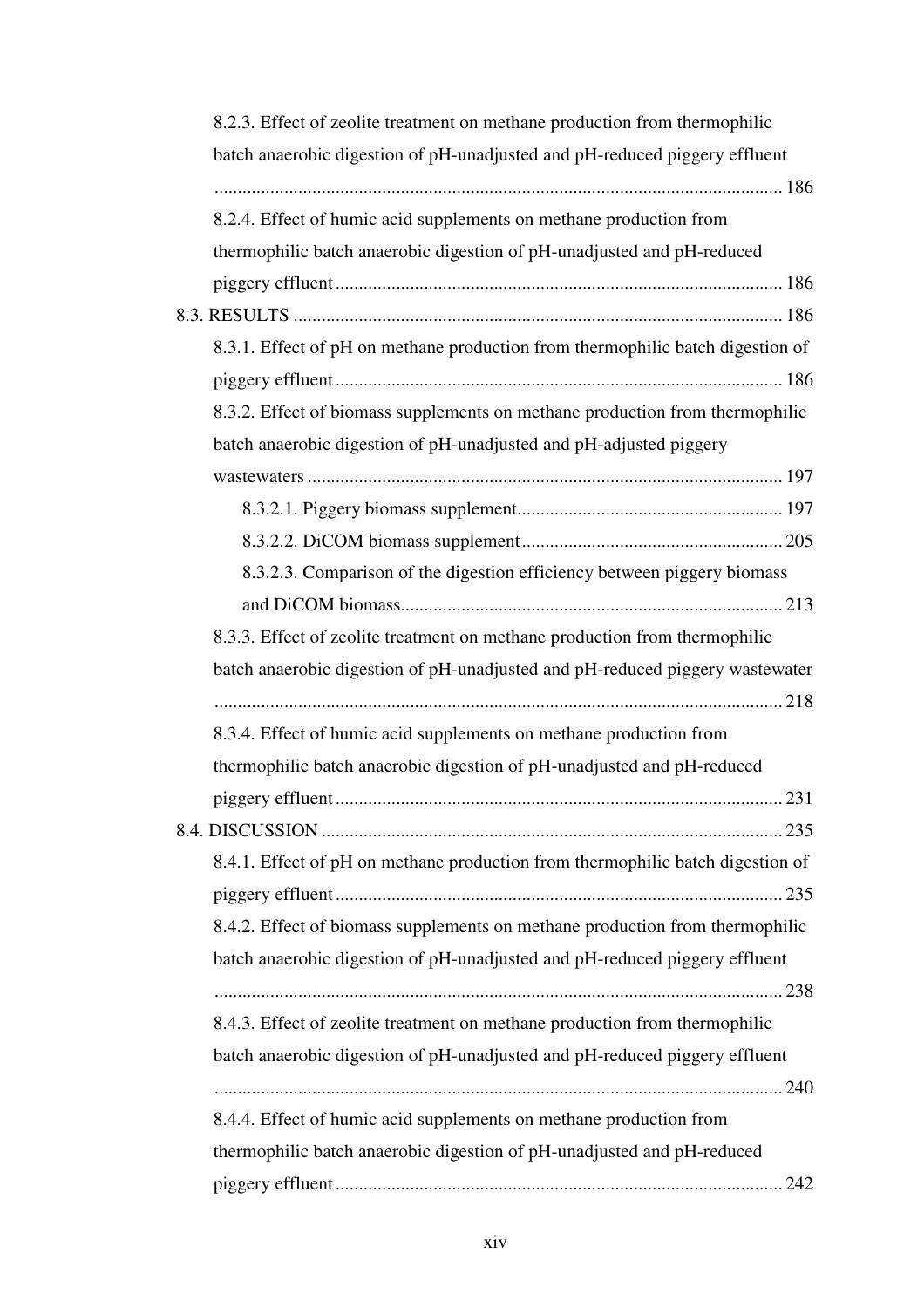| OVERALL CONCLUSIONS, RECOMMENDATIONS AND SCOPE FOR |  |
|----------------------------------------------------|--|
|                                                    |  |
|                                                    |  |
|                                                    |  |
|                                                    |  |
|                                                    |  |
|                                                    |  |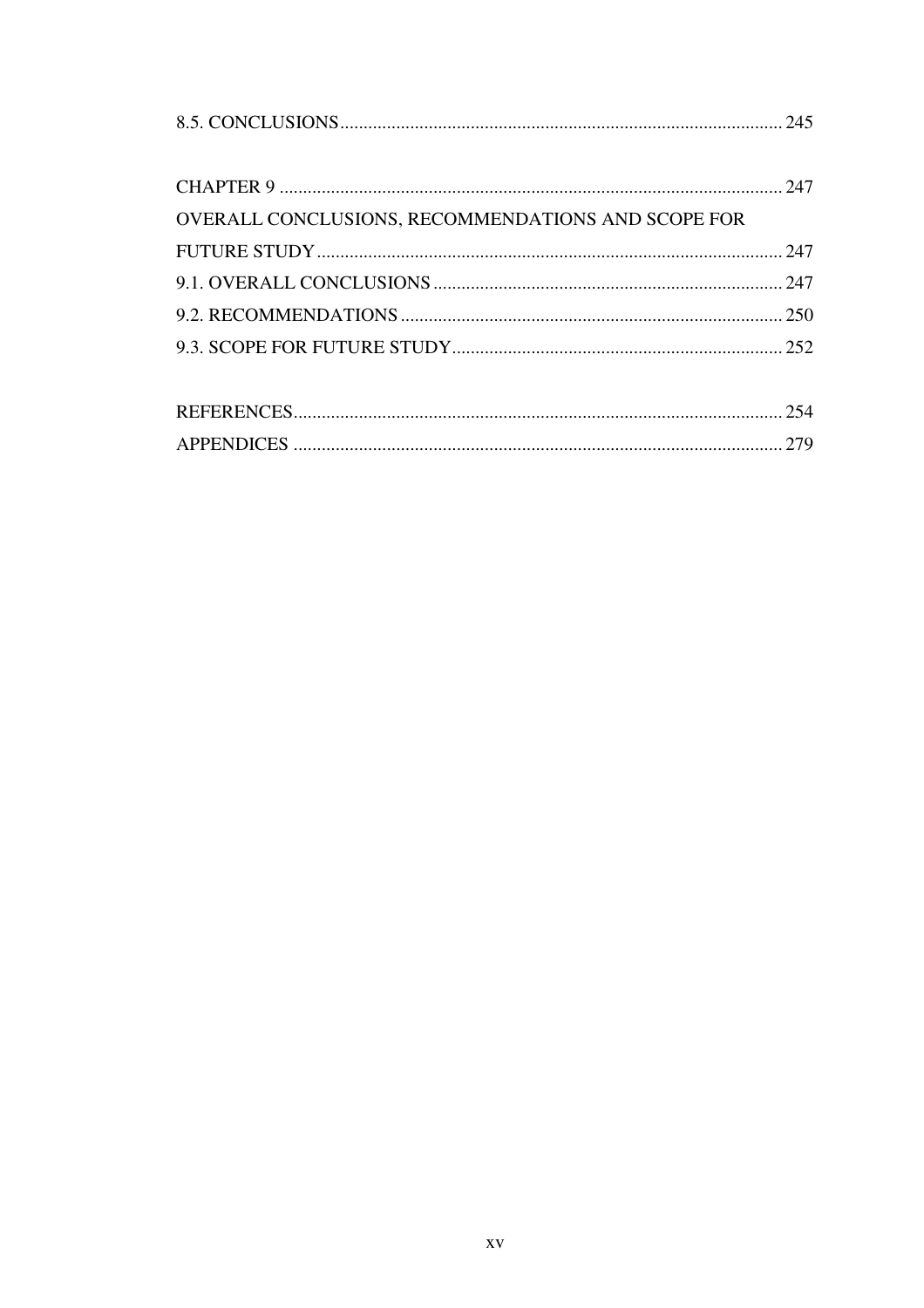### LIST OF TABLES

| Table 2.1. Some examples of glucose and amino acids fermentation products 13              |
|-------------------------------------------------------------------------------------------|
| Table 2.2. Some examples of degradation reactions of fermentation products  15            |
|                                                                                           |
|                                                                                           |
| Table 2.5. Advantages and disadvantages of completely mixed suspended-growth              |
|                                                                                           |
| Table 2.6. Strengths and weaknesses of FISH method compared to traditional                |
|                                                                                           |
|                                                                                           |
| Table 3.2. Physico-chemical characteristics of commercial pig feed and synthetic          |
|                                                                                           |
| Table 3.3. Group-specific oligonucleotide probes from ThermoHybaid, Germany. 50           |
| Table 3.4. PCR primers selected for quantification of microbial populations51             |
| Table 4.1. Total COD, total VFA-COD and hydrogen-COD concentrations at 37 <sup>o</sup> C, |
|                                                                                           |
| Table 4.2. pH (initial and final), COD (total and soluble), total VFA and hydrogen        |
|                                                                                           |
| Table 4.3. pH (initial and final), COD (total and soluble), total VFA-COD and             |
|                                                                                           |
| Table 5.1. pH, ammonium-nitrogen and soluble phosphorus concentrations of the             |
|                                                                                           |
| Table 5.2. Total and volatile suspended solids in the synthetic influents and effluents   |
|                                                                                           |
|                                                                                           |
| Table 5.4. Chemical oxygen demand (total and soluble) and total VFA                       |
| concentrations of the synthetic influents and reactor effluents at 1- to 4-d HRT  78      |
| Table 5.5. Organic compounds in the synthetic wastewaters fed to the reactors 79          |
| Table 5.6. Compositions of the volatile fatty acids in the influents and reactor          |
|                                                                                           |
| Table 5.7. Biogas composition and hydrogen yields of the thermophilic (T) and             |
|                                                                                           |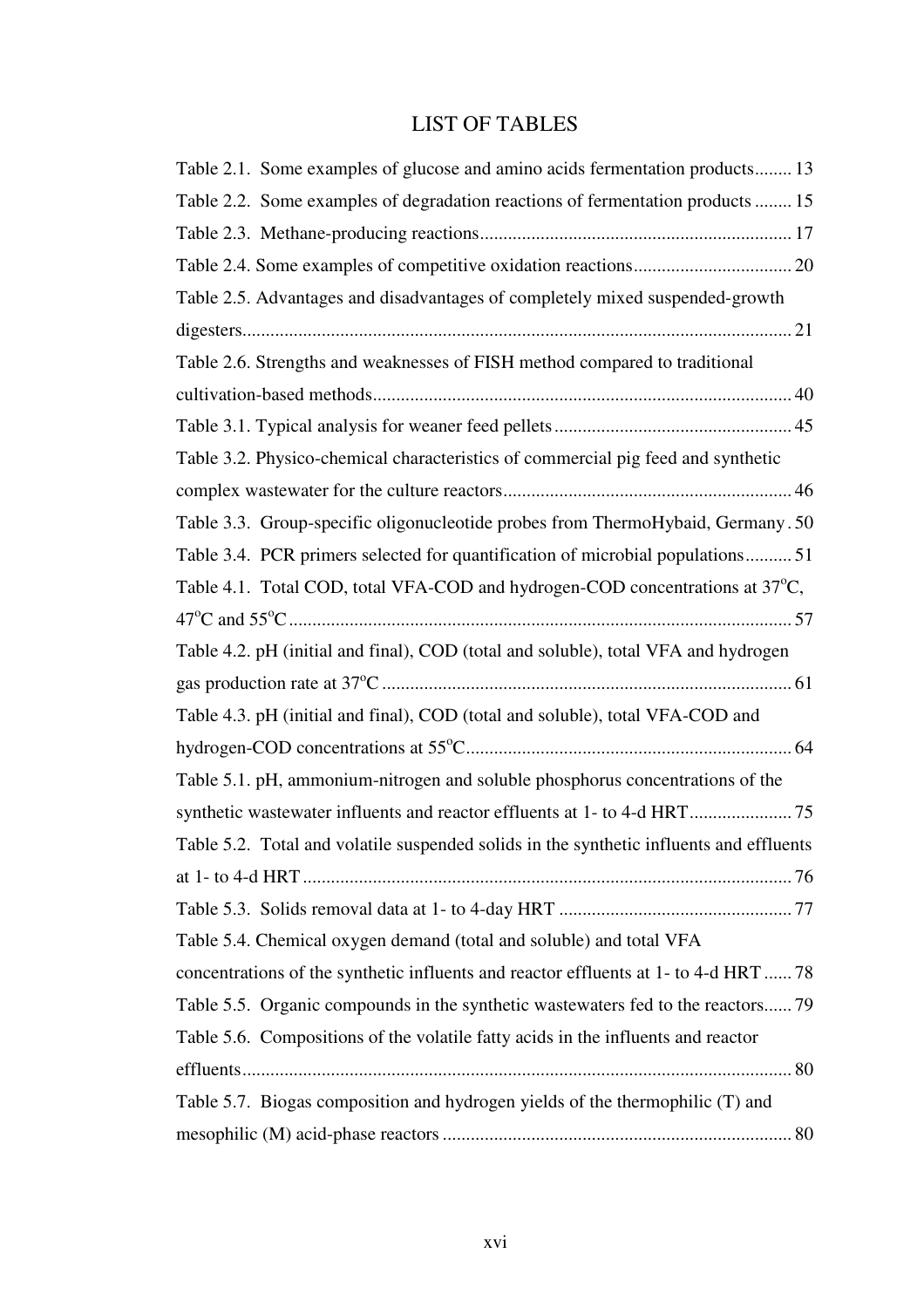| Table 5.8. Extent of net hydrolysis (solubilisation), net acidification and             |
|-----------------------------------------------------------------------------------------|
| hydrogenogenesis in the thermophilic (T) and mesophilic (M) acidogenic anaerobic        |
|                                                                                         |
| Table 5.9. Quantification of thermophilic (T) and mesophilic (M) anaerobic              |
|                                                                                         |
| Table 6.1. pH, total alkalinity, ammonium-nitrogen and free ammonia concentrations      |
|                                                                                         |
| Table 6.2. Total and volatile suspended solids in the low-strength influents and        |
|                                                                                         |
| Table 6.3. Chemical oxygen demand (total and soluble) and total VFA                     |
| concentrations of the low-strength piggery influents and reactor effluents at 2-d HRT   |
| Table 6.4. Volatile fatty acid concentrations of the low-strength piggery influents and |
|                                                                                         |
|                                                                                         |
| Table 6.5. Biogas composition and specific methane yields from thermophilic and         |
| mesophilic first stage reactors treating low-strength piggery wastewaters 103           |
| Table 6.6. Comparison of the extent of net hydrolysis, net acidification and            |
| methanogenesis in the first-stage anaerobic reactors treating low-strength piggery      |
|                                                                                         |
| Table 6.7. Quantification of anaerobic thermophilic and mesophilic microorganisms       |
| using 16S rRNA-domain specific FISH probes of ARC-915 for archaea and                   |
|                                                                                         |
| Table 6.8. T-RFLP molecular profile results of low-strength piggery influent and        |
| digested effluents from thermophilic (T) and mesophilic (M) anaerobic reactors at 2-    |
|                                                                                         |
| Table 6.9. Comparison of some key chemical characteristics of the piggery               |
|                                                                                         |
| Table 6.10. pH, total alkalinity, ammonium-nitrogen, free ammonia, soluble              |
| phosphorus and sulphate concentrations of the low-, middle- and high-strength           |
|                                                                                         |
| Table 6.11. Total and volatile suspended solids in the low- and high-strength           |
|                                                                                         |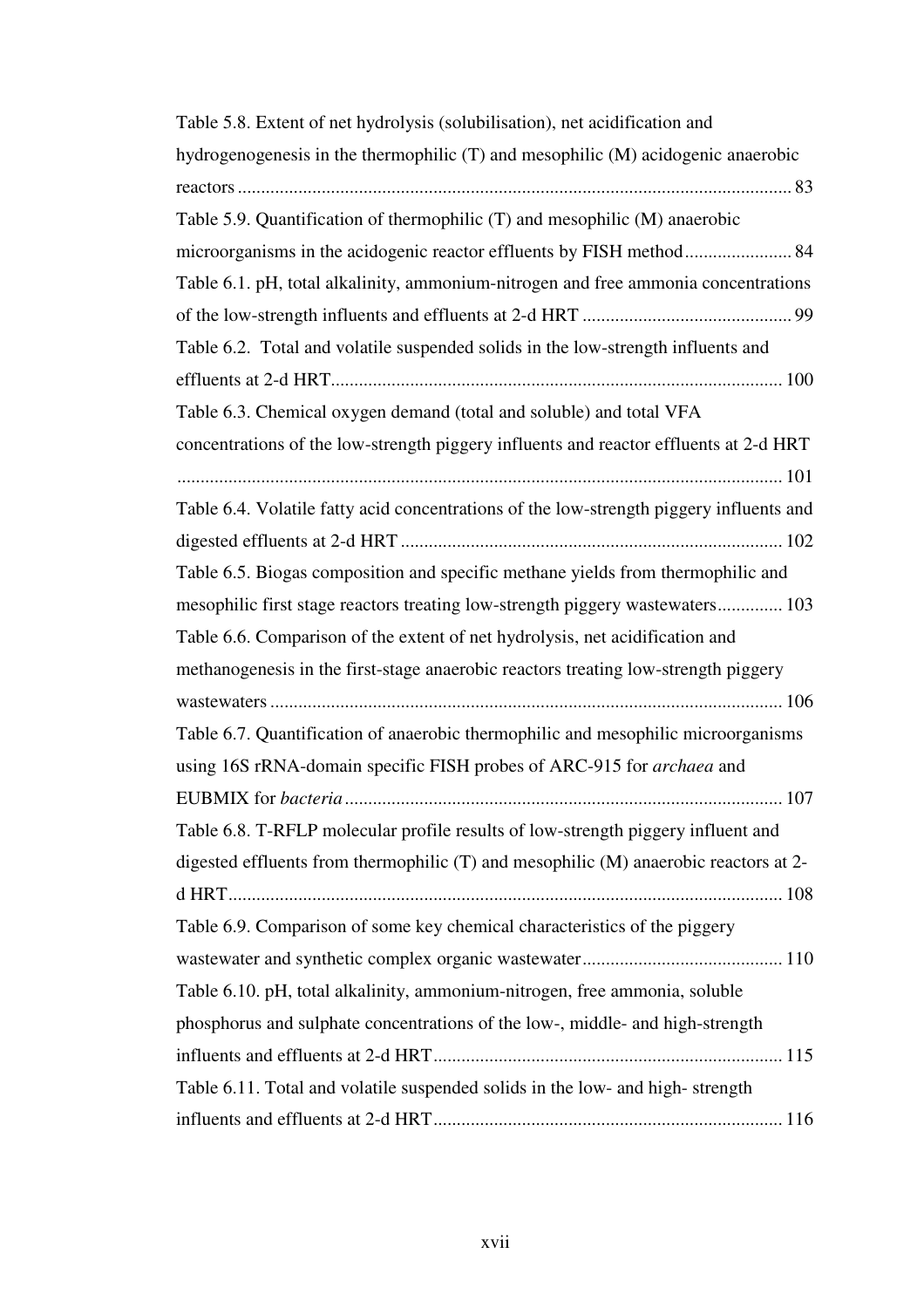| Table 6.12. Chemical oxygen demand (total and soluble) and total VFA                  |
|---------------------------------------------------------------------------------------|
| concentrations of low-, medium- and high-strength piggery influents and               |
|                                                                                       |
| Table 6.13. Volatile fatty acid concentrations of the low-, medium- and high-strength |
|                                                                                       |
| Table 6.14. Biogas composition and specific methane yields from the thermophilic      |
| first-stage reactors treating low-, medium- and high-strength piggery wastewaters 119 |
| Table 6.15. Comparison of the degree of net hydrolysis, net acidification and         |
| methanogenesis in the thermophilic first-stage anaerobic reactors treating low-,      |
|                                                                                       |
| Table 6.16. Quantification of viable bacteria and methanogen populations in the low-, |
| medium- and high-strength pH-unadjusted piggery influents and thermophilic            |
| digested effluents using 16S rRNA-specific FISH probes of EUBMIX and ARC-915          |
|                                                                                       |
| Table 6.17. Bacteria and methanogen populations estimated by real-time PCR            |
| method in the low-, medium- and high-strength pH-unadjusted piggery influents and     |
|                                                                                       |
| Table 6.18. T-RFLP molecular profile results of pH-unadjusted piggery influents and   |
|                                                                                       |
| Table 6.19. pH, total alkalinity, ammonium-nitrogen and free ammonia                  |
| concentrations of the medium- and high-strength influents with pH-reduction and       |
|                                                                                       |
| Table 6.20. Total and volatile suspended solids in the medium- and high-strength      |
| influents with pH-reduction and thermophilic digested effluents at 2-d HRT 128        |
| Table 6.21. Chemical oxygen demand (total and soluble) and total VFA                  |
| concentrations of pH-reduced piggery influents and thermophilic reactor effluents at  |
|                                                                                       |
| Table 6.22. Volatile fatty acid concentrations of the piggery influents and           |
|                                                                                       |
| Table 6.23. Biogas composition and methane yields from the thermophilic first-stage   |
| anaerobic reactors treating medium- and high-strength piggery wastewaters with pH-    |
|                                                                                       |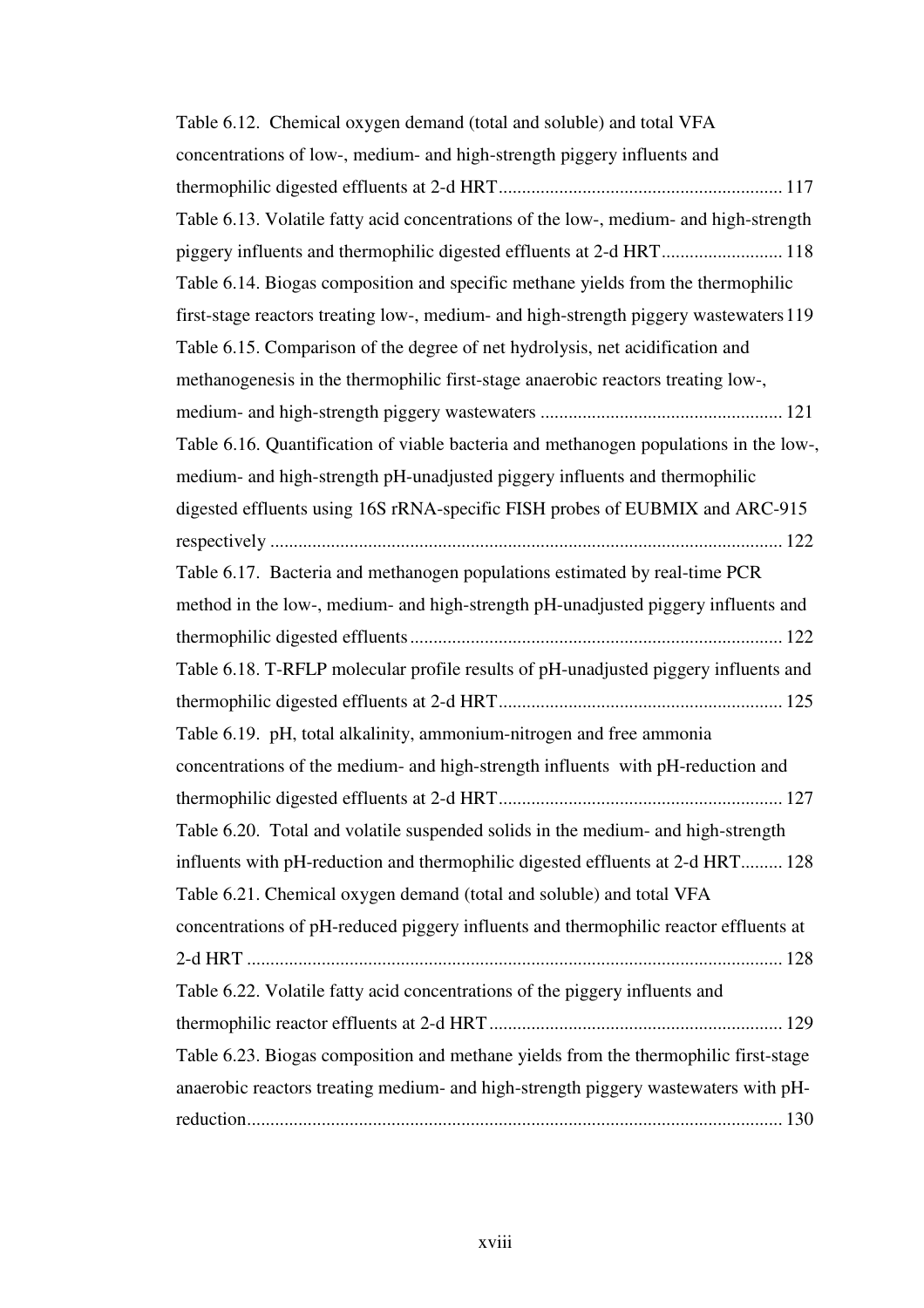| Table 6.24. Comparison of the degree of hydrolysis, acidification, methanogenesis            |
|----------------------------------------------------------------------------------------------|
| and hydrogenogenesis in the first-stage anaerobic reactors treating medium- and              |
|                                                                                              |
| Table 6.25. Quantification of bacteria and methanogen populations in the medium              |
| and high-strength pH-adjusted piggery influents and thermophilic digested effluents          |
| using 16S rRNA-specific FISH probes of EUBMIX and ARC-915 respectively  132                  |
| Table 6.26. T-RFLP molecular profile results of piggery influents with pH reduction          |
|                                                                                              |
| Table 7.1. pH, total alkalinity, ammonium-nitrogen and free ammonia concentrations           |
| of the piggery influents and thermophilic (T) effluents at 2-d, 10-d and 15-d HRT153         |
| Table 7.2. Solid concentrations in the undiluted influents and thermophilic $(T)$            |
|                                                                                              |
| Table 7.3. Chemical oxygen demand (total and soluble) and total VFA                          |
| concentrations of the undiluted piggery influents and thermophilic (T) digested              |
|                                                                                              |
| Table 7.4. Volatile fatty acid concentrations of the undiluted piggery influents and         |
| thermophilic (T) digested effluents at 2-d, 10-d and 15-d HRT  156                           |
| Table 7.5. Biogas composition and methane yield from the thermophilic reactors at            |
|                                                                                              |
| Table 7.6. Digestion performance data of the thermophilic reactors at 2-day, 10-day          |
|                                                                                              |
| Table 7.7. Quantification of thermophilic (T) anaerobic microorganisms by domain             |
| oligonucleotide FISH probes of ARC-915 for <i>archaea</i> and EUBMIX for <i>bacteria</i> 161 |
| Table 7.8. pH, total alkalinity, ammonium-nitrogen and free ammonia                          |
| concentrations of the piggery influents and effluents at thermophilic (T) and                |
|                                                                                              |
| Table 7.9. Solids concentrations in the undiluted influents and digested effluents at        |
|                                                                                              |
| Table 7.10. Chemical oxygen demand (total and soluble) and total VFA                         |
| concentrations of the undiluted piggery influents and digested effluents at                  |
|                                                                                              |
| Table 7.11. Volatile fatty acid concentrations in the influents and digested effluents       |
|                                                                                              |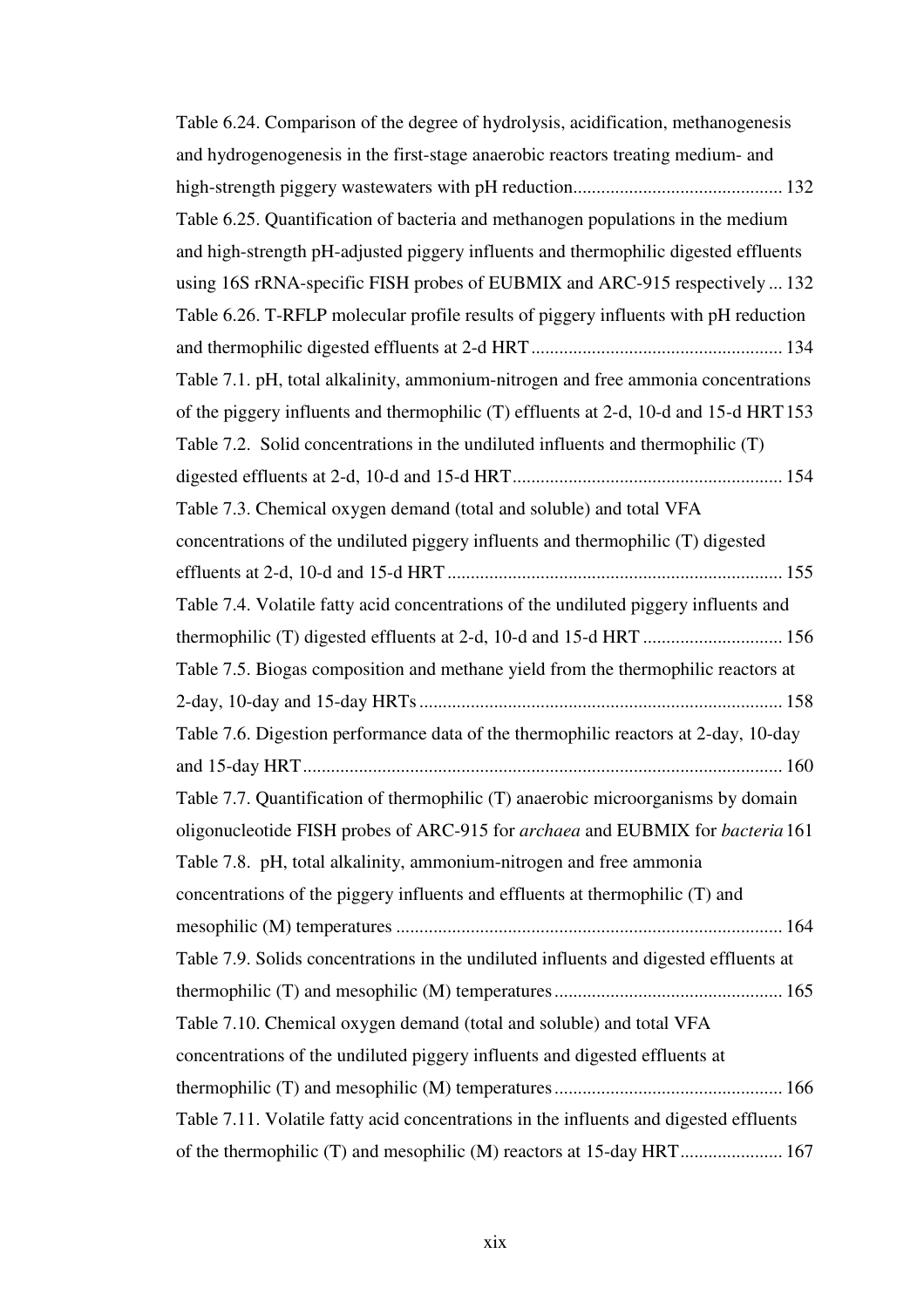| Table 7.12. Biogas composition and methane yields from the thermophilic $(55^{\circ}C)$ |
|-----------------------------------------------------------------------------------------|
|                                                                                         |
| Table 7.13. Digestion performance data of the thermophilic (T) and mesophilic (M)       |
|                                                                                         |
| Table 7.14. Quantification of anaerobic thermophilic (T) and mesophilic (M)             |
| microorganisms by domain oligonucleotide FISH probes of ARC-915 for archaea             |
|                                                                                         |
| Table 7.15. Redox reactions of the competing anaerobic microorganisms  178              |
| Table 8.1. Chemical oxygen demand (total and soluble) and total VFA of the              |
| thermophilic piggery wastewater at start and end of the batch serum vial digestion      |
|                                                                                         |
| Table 8.2. Volatile fatty acid concentrations of the thermophilic piggery wastewater    |
|                                                                                         |
| Table 8.3. pH, ammonium-nitrogen and free ammonia in the thermophilic piggery           |
| wastewater at start and end of the batch serum vial digestion experiment 192            |
| Table 8.4. Wastewater volatile solids (VS) and total COD concentrations with and        |
| without piggery biomass (pb) supplements at the start of the experiment 198             |
| Table 8.5. Chemical oxygen demand (total and soluble) and total VFA                     |
| concentrations of the pH-unadjusted $(C1)$ and pH-adjusted $(C2)$ piggery wastewaters   |
|                                                                                         |
| Table 8.6. Volatile fatty acid concentrations in the thermophilic piggery wastewater    |
|                                                                                         |
| Table 8.7. pH, ammonium-nitrogen and dissolved free ammonia concentrations in           |
| pH-unadjusted (C1) and pH-reduced (C2) digested piggery wastewaters without and         |
|                                                                                         |
| Table 8.8. Wastewater volatile solids (VS) and total COD concentrations with and        |
| without DiCOM biomass (db) supplements at the start of the experiment 206               |
| Table 8.9. Chemical oxygen demand (total and soluble) and total volatile fatty acids    |
| at start and end of the batch serum vial digestion experiment with DiCOM biomass        |
|                                                                                         |
| Table 8.10. Volatile fatty acid concentrations in the thermophilic piggery wastewater   |
|                                                                                         |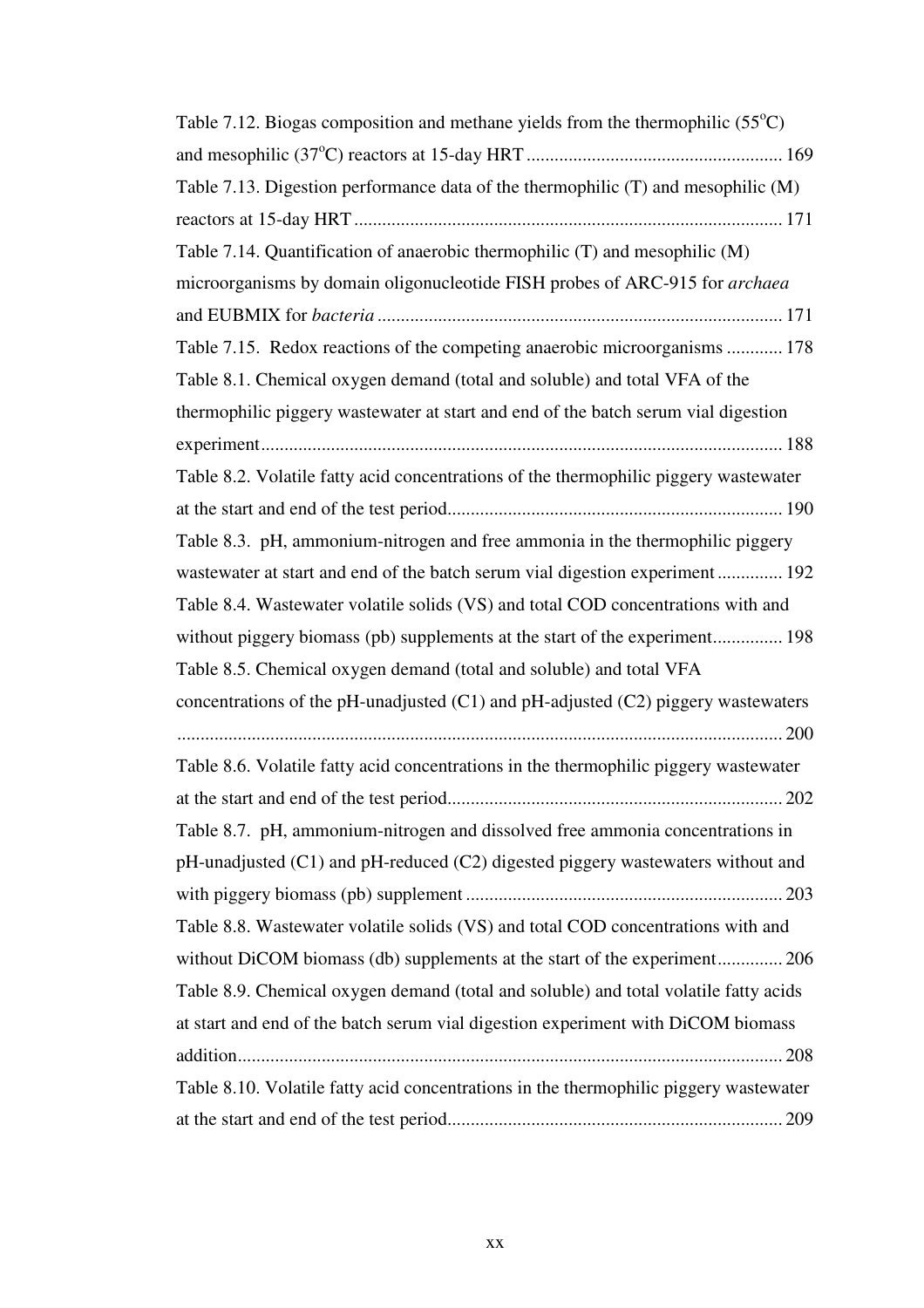| Table 8.11. pH, ammonium-nitrogen and dissolved free ammonia concentrations in        |
|---------------------------------------------------------------------------------------|
| pH-unadjusted (C1) and pH-reduced (C2) digested piggery wastewaters without and       |
|                                                                                       |
| Table 8.12. Wastewater volatile solids (VS) and total COD concentrations with and     |
| without piggery biomass (pb) and DiCOM biomass (db) supplements at the start of       |
|                                                                                       |
| Table 8.13. Chemical oxygen demand (total and soluble) and total volatile fatty acids |
| at start and end of the batch serum vial digestion experiment with zeolite treatment  |
|                                                                                       |
| Table 8.14. Effect of zeolite on volatile fatty acid concentrations in pH-unadjusted  |
|                                                                                       |
| Table 8.15. pH, ammonium-nitrogen and dissolved free ammonia concentrations in        |
| pH-unadjusted (C1) and pH-reduced (C2) digested piggery wastewaters without and       |
|                                                                                       |
| Table 8.16. Chemical oxygen demand (total and soluble) and total VFA of the           |
| thermophilic piggery wastewater at start and end of the batch serum vial digestion    |
|                                                                                       |
| Table 8.17. Effect of zeolite on volatile fatty acid concentrations in pH-unadjusted  |
|                                                                                       |
| Table 8.18. Thermodynamic comparison of various anaerobic microbial groups using      |
|                                                                                       |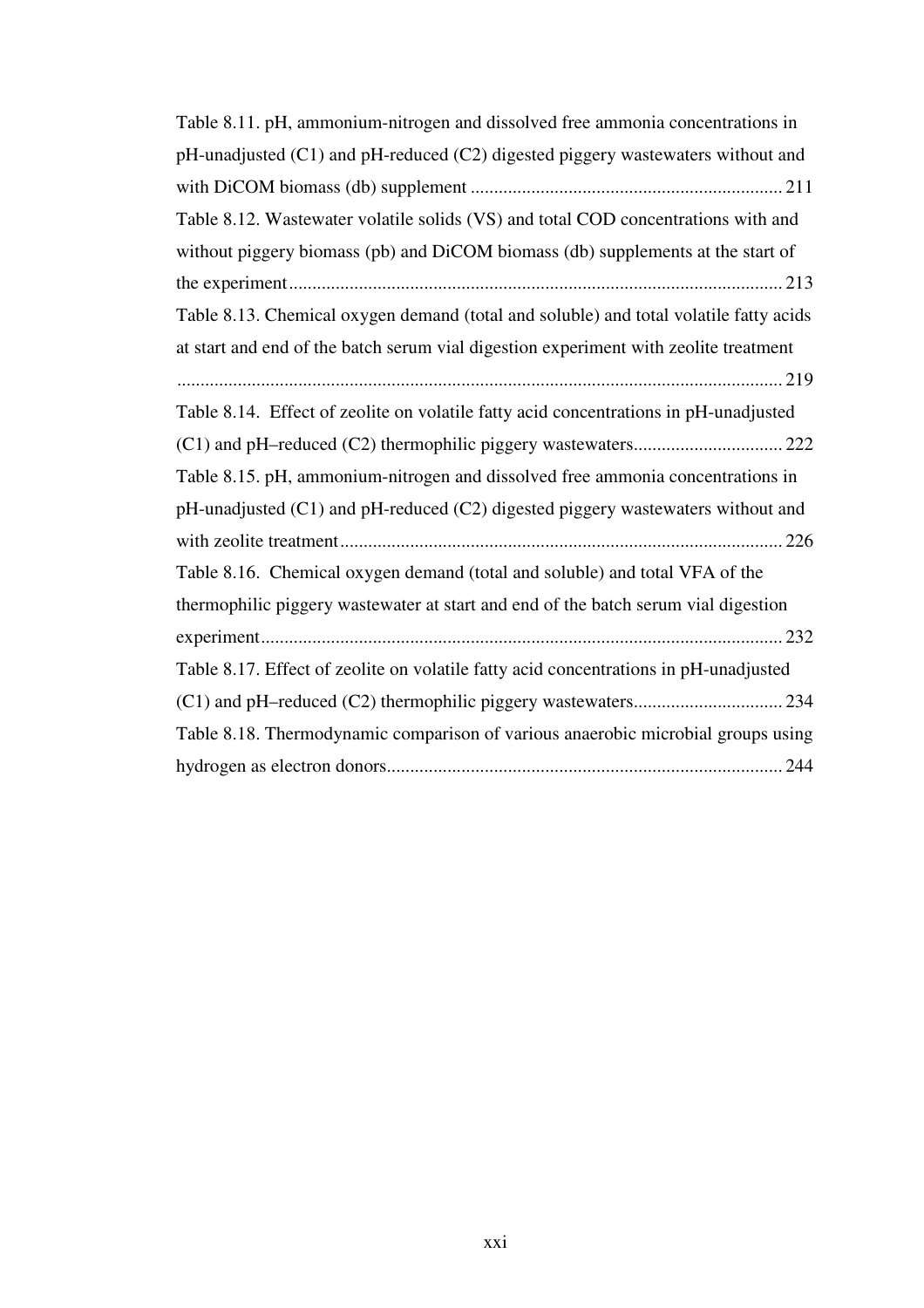#### LIST OF FIGURES

| Figure 2.1. The universal phylogenetic tree of life according to Carl R. Woese                                      |
|---------------------------------------------------------------------------------------------------------------------|
|                                                                                                                     |
| Figure 2.2. Schematic representation of the biochemical processes operating during                                  |
| the microbially-mediated anaerobic conversion of organic matter (adapted from de                                    |
| Lemos Chernicharo, 2007; Gavala et al., 1996; Pavlostathis and Giraldo-Gomez,                                       |
|                                                                                                                     |
| Figure 2.3. Generalised carbon flow in the anaerobic environment without                                            |
|                                                                                                                     |
| Figure 2.4. Effects of pH and temperature on the dissociation of hydrogen sulfide and                               |
| ammonia ( 25°C, ------ 37°C, ----- 60°C) (Source: Stams et al., 2003)  33                                           |
| Figure 3.1. Insulated acidogenic culture reactors at 37°C (left), 47°C (middle) and                                 |
|                                                                                                                     |
| Figure 3.2. Experimental set-up of the two computer-controlled anaerobic acidogenic                                 |
|                                                                                                                     |
| Figure 3.3. Schematic diagram of the automated anaerobic acid-phase reactors                                        |
|                                                                                                                     |
| Figures 4.1 (a), (b) and (c). Profiles of COD material balance at $37^{\circ}$ C, $47^{\circ}$ C and $55^{\circ}$ C |
|                                                                                                                     |
| Figures 4.2 (a), (b) and (c). Volatile fatty acid production trends at $37^{\circ}$ C, $47^{\circ}$ C and           |
|                                                                                                                     |
| $55^{\circ}$ C as a function of incubation period (error bars indicate standard deviations) 59                      |
| Figures 4.3 (a), (b), (c) and (d). Profiles of COD material balance at pH 3.8 (initial),                            |
| pH 6, pH 7 and pH 8 respectively as a function of incubation day at 37°C 62                                         |
| Figures 4.4 (a), (b), (c) and (d). Volatile fatty acid production trends at pH 3.8                                  |
| (initial), pH 6, pH 7 and pH 8 respectively as a function of incubation day (error bars                             |
|                                                                                                                     |
| Figures 4.5 (a), (b), (c) and (d). Profiles of COD material balance at pH 4.9 (initial),                            |
| pH 6, pH 7 and pH 8 respectively as a function of incubation day at 55°C 65                                         |
| Figures 4.6 (a), (b), (c) and (d). Volatile fatty acid production trends at pH4.9                                   |
| (initial), pH 6, pH 7 and pH 8 respectively as a function of incubation day (error bars                             |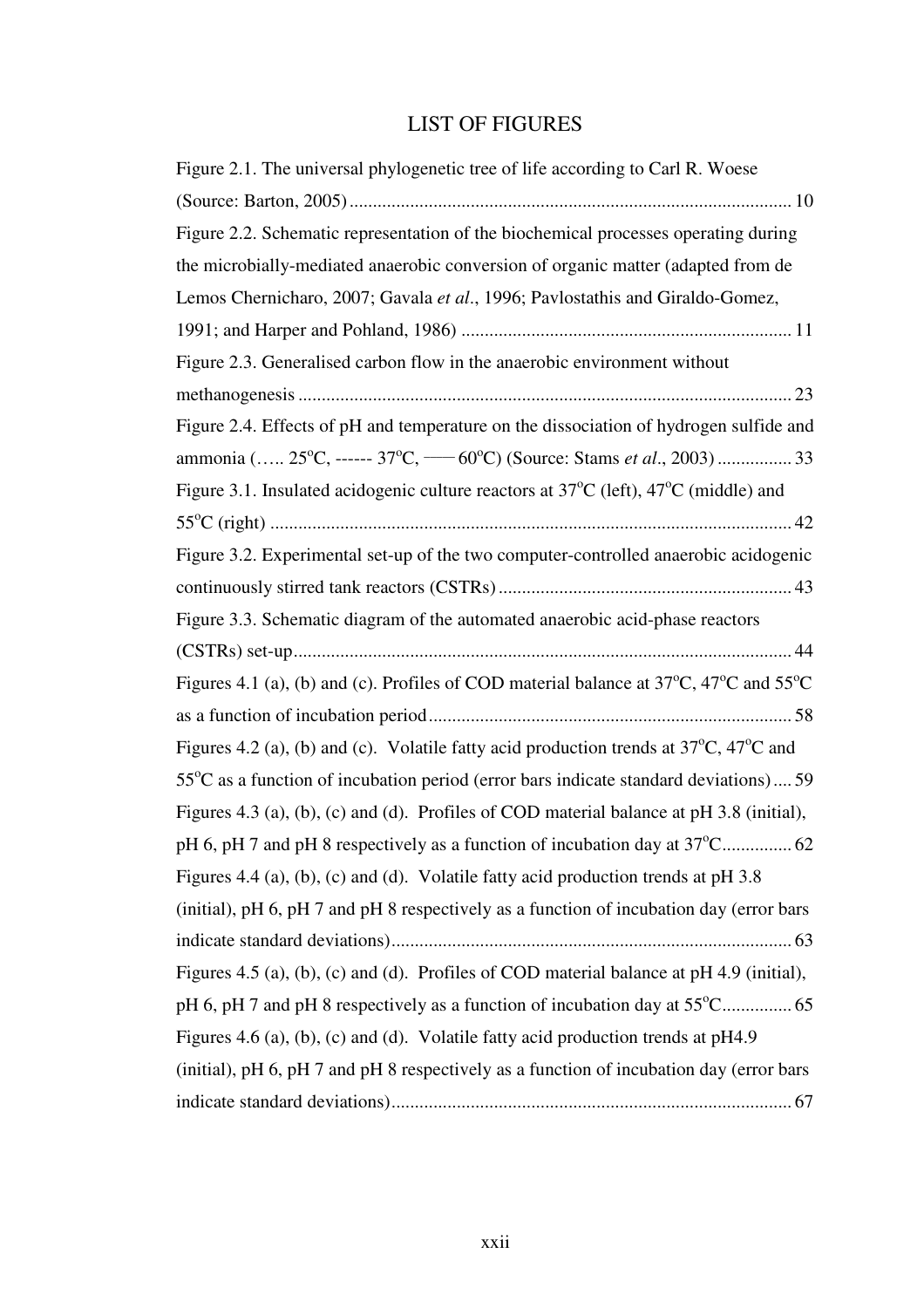| Figures 5.1 (a), (b). (c) and (d). COD material balance of the feedwaters and reactor              |
|----------------------------------------------------------------------------------------------------|
| effluents plus biogas of the thermophilic and mesophilic reactors as a function of                 |
|                                                                                                    |
| Figure 5.2. Comparison of the thermophilic (T) and mesophilic (M) organics                         |
| conversion performance in relation to anaerobic bacteria population (error bars                    |
|                                                                                                    |
| Figures 5.3 (a), (b) and (c). Fluorescent images of archaea (green), archaea (green)               |
| plus low-GC bacteria (red) and fermentative bacteria (red) respectively in the                     |
|                                                                                                    |
| Figures 5.4 (a), (b) and (c). Fluorescent images of archaea (green), archaea (green)               |
| plus low-GC bacteria (red) and fermentative bacteria (red) respectively in mesophilic              |
|                                                                                                    |
| Figure 5.5. Distribution of phylogenetic domains of bacteria in the thermophilic $(T)$             |
|                                                                                                    |
| Figure 6.1. COD (total and soluble) and total VFA reductions of thermophilic (T)                   |
| and mesophilic (M) digested effluents at 2-d HRT (error bars indicate standard                     |
|                                                                                                    |
| Figure 6.2. Percentage removal of VFA-COD in the thermophilic (T) and mesophilic                   |
| (M) digested effluents at 2-d HRT (error bars indicate standard deviations)  103                   |
| Figure 6.3. COD material balance of the low-strength piggery influents and digested                |
| effluents of the thermophilic (T) and meophilic (M) anaerobic reactors 105                         |
| Figures 6.4 (a), (b) and (c). Fluorescent images of archaea (green), archaea (green)               |
| plus low-GC bacteria (red) and total <i>bacteria</i> (red) in thermophilic reactor effluent        |
|                                                                                                    |
| Figures 6.5 (a), (b) and (c). Fluorescent images of <i>archaea</i> (green), <i>archaea</i> (green) |
| plus low-GC bacteria (red) and total <i>bacteria</i> (red) in mesophilic reactor effluent          |
|                                                                                                    |
| Figure 6.6. Comparison of the distribution of phylogenetic groups of <i>bacteria</i> in the        |
| influents (FT, FM) and effluents of the thermophilic (T) and mesophilic (M) first-                 |
| stage anaerobic reactors at 2-d HRT using 16S rRNA-group specific FISH probes 109                  |
| Figures 6.7 (a) and (b). Comparison of anaerobic <i>archaea</i> and <i>bacteria</i> populations    |
| in the low-strength thermophilic (T) and mesophilic (M) piggery and synthetic                      |
| influents as well as reactor effluents (error bars indicate standard deviations)  111              |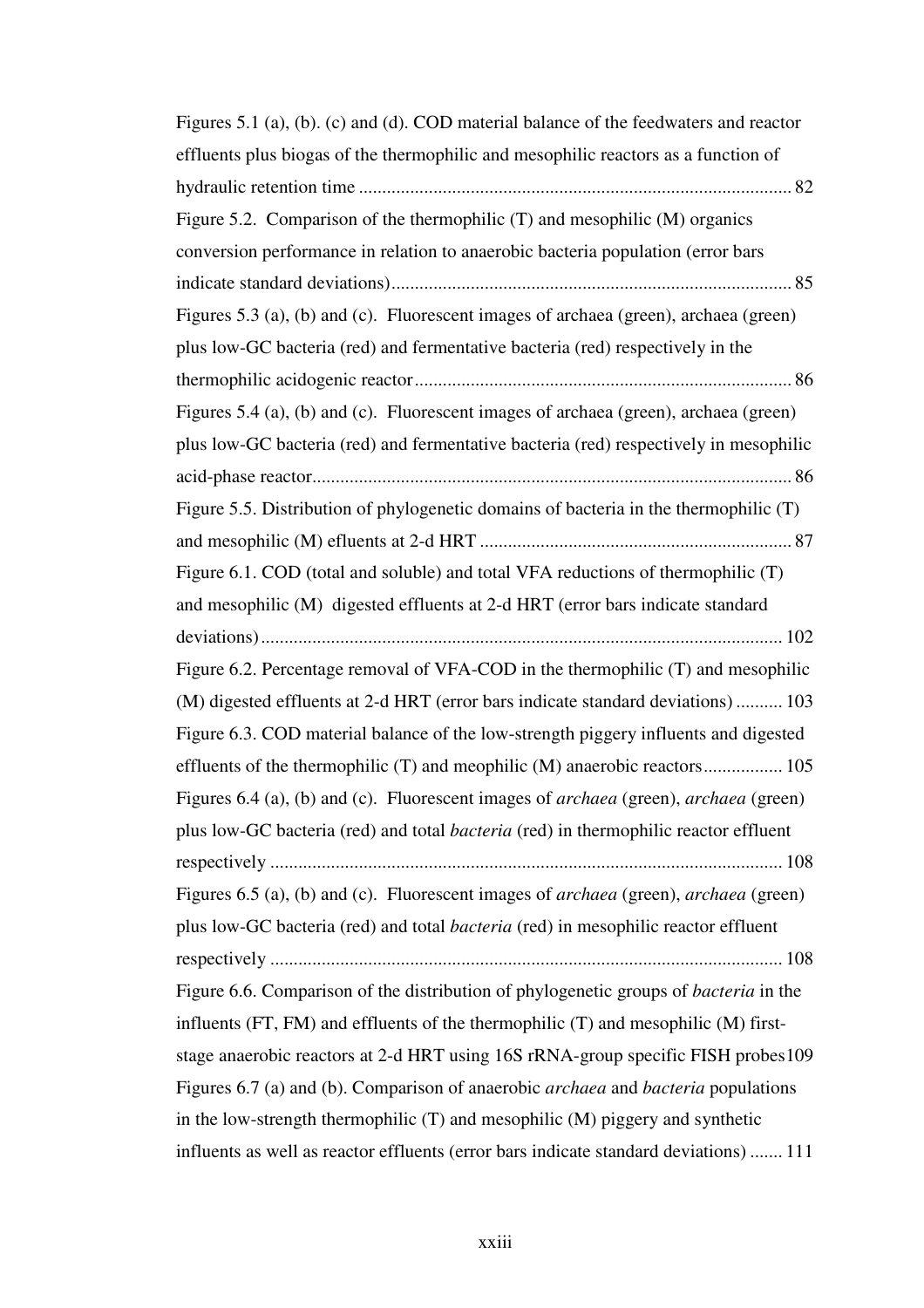| Figures 6.8 (a) and (b). Comparison of anaerobic <i>bacteria</i> groups in the low-strength                                                                                |
|----------------------------------------------------------------------------------------------------------------------------------------------------------------------------|
| thermophilic (T) and mesophilic (M) piggery and synthetic influents (FT, FM) as                                                                                            |
|                                                                                                                                                                            |
| Figures 6.9 (a) and (b). COD material balance of low-strength thermophilic (T) and                                                                                         |
| mesophilic (M) piggery and synthetic influents as well as reactor effluents                                                                                                |
|                                                                                                                                                                            |
| Figures 6.10 (a) and (b). Comparison of the extent of initial hydrolysis, net                                                                                              |
| hydrolysis, initial acidification, net acidification, methane production and hydrogen                                                                                      |
| production of the thermophilic (T) and mesophilic (M) first-stage naerobic reactors                                                                                        |
| treating piggery wastewaters and synthetic complex wastewater respectively (error                                                                                          |
|                                                                                                                                                                            |
| Figure 6.11. COD (total and soluble) and total VFA reductions of thermophilic                                                                                              |
| digested effluents at 2-d HRT (error bars indicate standard deviations)  118                                                                                               |
| Figure 6.12. Percentage removal of VFA-COD in the thermophilic digested effluents                                                                                          |
|                                                                                                                                                                            |
| Figure 6.13. COD material balance of the low-, medium- and high-strength piggery                                                                                           |
|                                                                                                                                                                            |
|                                                                                                                                                                            |
| Figures 6.14 (a) and (b). Comparisons of <i>bacteria</i> and methanogen numbers by                                                                                         |
| molecular FISH and real-time PCR methods respectively (error bars indicate                                                                                                 |
|                                                                                                                                                                            |
| Figure 6.15. Methanogen (archaea) FISH counts and specific methane yields as a                                                                                             |
| function of the effluent organic carbon concentrations (error bars indicate standard                                                                                       |
|                                                                                                                                                                            |
| Figures 6.16 (a) and (b). Fluorescent images of archaea (green) and total bacteria                                                                                         |
| (red) in thermophilic reactor effluent (pH-unadjusted medium-strength) respectively                                                                                        |
|                                                                                                                                                                            |
| Figures 6.17 (a), (b) and (c). Fluorescent images of archaea (green), archaea (green)                                                                                      |
| plus low-GC bacteria (red) and total <i>bacteria</i> (red) in thermophilic reactor effluent                                                                                |
|                                                                                                                                                                            |
| Figure 6.18. Comparison of the distribution of phylogenetic groups of bacteria in the<br>influents (FTu) and effluents (Tu) of the thermophilic (T) low- and high-strength |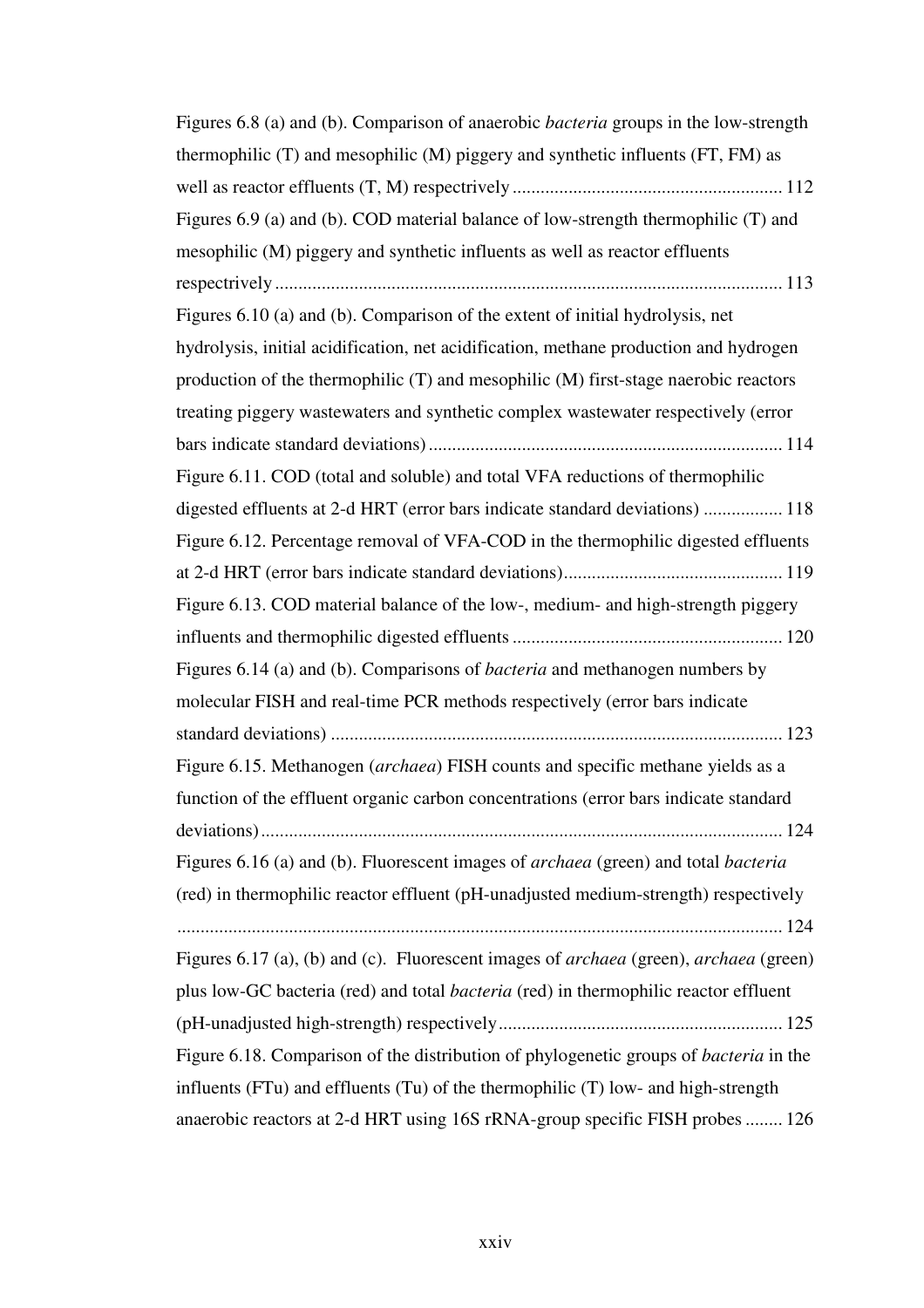| Figure 6.19. Percentage reduction or increase of volatile fatty acids in the                    |
|-------------------------------------------------------------------------------------------------|
| thermophilic digested effluents relative to influent (error bars indicate standard              |
|                                                                                                 |
| Figure 6.20. COD material balance of the medium- (M) and high-strength (H)                      |
| piggery influents with pH reduction and thermophilic reactor effluents (medium- and             |
|                                                                                                 |
| Figures 6.21 (a) and (b). Fluorescent images of archaea (green) and archaea (green)             |
| plus total bacteria (red) in thermophilic reactor effluent (pH-reduced medium-                  |
|                                                                                                 |
| Figures 6.22 (a), (b) and (c). Fluorescent images of archaea (green), archaea (green)           |
| plus low-GC bacteria (red) and total <i>bacteria</i> (red) in thermophilic reactor effluent     |
|                                                                                                 |
| Figure 6.23. Distribution of various phylogenetic groups of <i>bacteria</i> in the high-        |
| strength piggery influent with pH reduction (FTa) and digested effluent (Ta) 134                |
| Figures 6.24 (a) and (b). COD material balance of mid-strength (M) and high-                    |
|                                                                                                 |
| Figure 6.25. Comparison of the extent of net hydrolysis, acidification and                      |
| methanogenesis of the thermophilic anaerobic reactors treating pH-unadjusted and                |
| pH-reduced piggery wastewaters (error bars indicate standard deviations)  136                   |
| Figures 6.26. (a) and (b). Anaerobic <i>bacteria</i> and <i>archaea</i> populations in the mid- |
| strength and high-strength piggery wastewaters respectively (error bars indicate                |
|                                                                                                 |
| Figure 6.27. Comparison of the distribution of phylogenetic bacteria groups in the              |
| pH-unadjusted (FTu) and pH-reduced (FTa) high-strength piggery influents as well                |
| as their thermophilic effluents (Tu and Ta) respectively at 2-d HRT using 16S rRNA-             |
|                                                                                                 |
| Figure 7.1. Solids reductions of thermophilic digested effluents at 2-d, 10-d and 15-d          |
|                                                                                                 |
| Figure 7.2. COD (total and soluble) and total VFA reductions of the thermophilic                |
| digested effluents at 2-d, 10-d and 15-d HRT (error bars indicate standard deviations)          |
|                                                                                                 |
| Figure 7.3. Percentage removal of VFA-COD in the digested effluents at 2-d, 10-d                |
|                                                                                                 |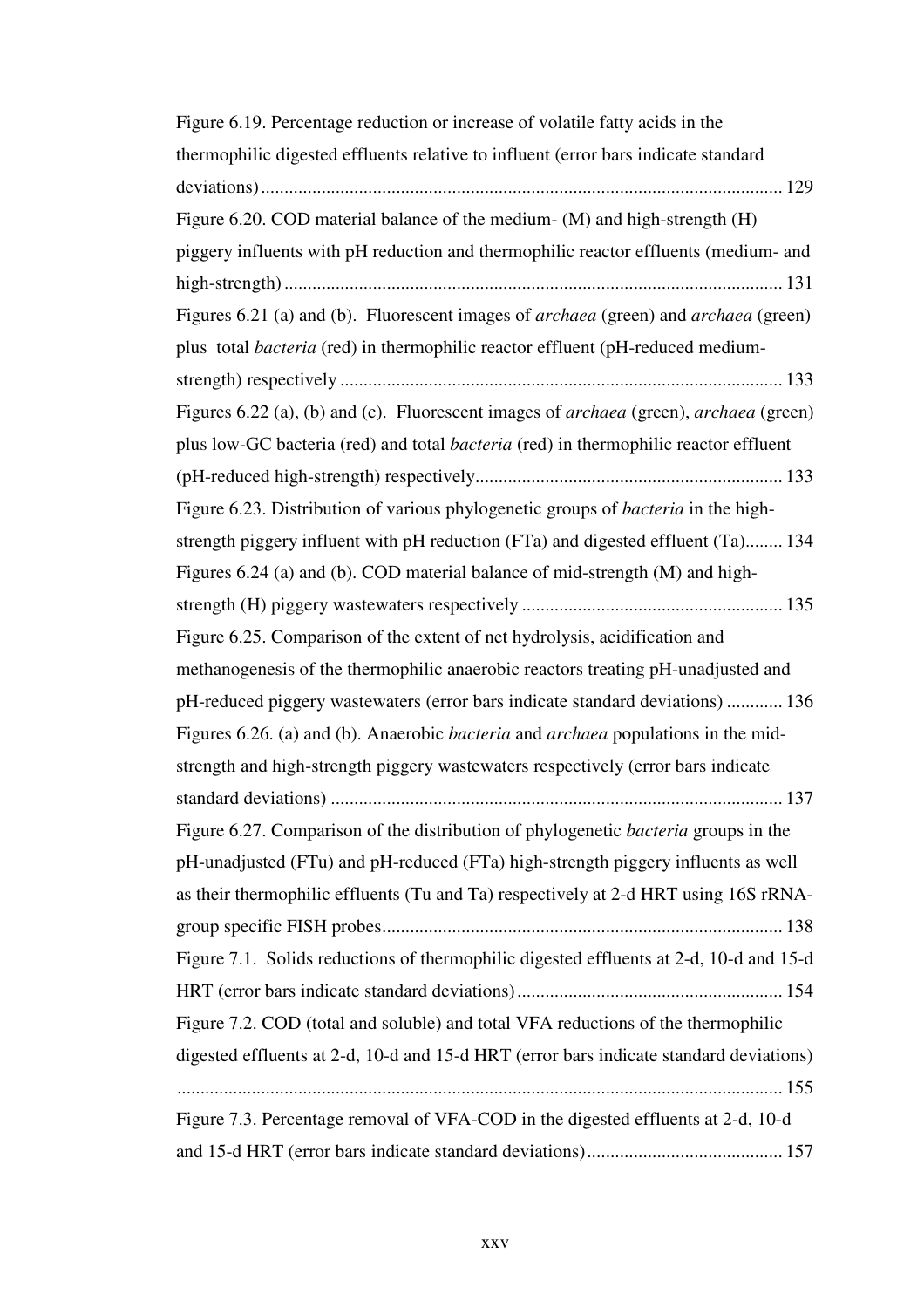| Figure 7.4. Relationships between acetate reduction, propionate increase and free                    |
|------------------------------------------------------------------------------------------------------|
| ammonia concentration as a function of hydraulic retention time 157                                  |
| Figure 7.5. COD material balance of the undiluted piggery influents and thermophilic                 |
|                                                                                                      |
| Figure 7.6. Relationship between <i>archaea</i> populations in the thermophilic reactor              |
| effluents and methane yields as a function of hydraulic retention time (error bars                   |
|                                                                                                      |
| Figures 7.7 (a), (b) and (c). Fluorescent images of themophilic <i>archaea</i> (green),              |
|                                                                                                      |
| Figures 7.8 (a), (b) and (c). Fluorescent images of thermophilic <i>archaea</i> (green),             |
|                                                                                                      |
| Figure 7.9. T-RFLP distribution profiles of the bacteria group in the undiluted                      |
| piggery feedwater and thermophilic digested effluents at 2-, 10- and 15-day HRT 163                  |
| Figure 7.10. Solids reductions of thermophilic (T) and mesophilic (M) digested                       |
| effluents at 15-d HRT (error bars indicate standard deviations) 165                                  |
| Figure 7.11. COD (total and soluble) and total VFA reductions of the thermophilic (T)                |
| and mesophilic (M) digested effluents at 15-d HRT (error bars indicate standard                      |
|                                                                                                      |
| Figure 7.12. Percentage removal of VFA-COD in the thermophilic (T) and                               |
| mesophilic (M) digested effluents at 15-d HRT (error bars indicate standard                          |
|                                                                                                      |
| Figure 7.13. Relationships between acetate, propionate and free ammonia                              |
| concentrations in the mesophilic $(37^{\circ}C)$ and thermophilic $(55^{\circ}C)$ digested effluents |
|                                                                                                      |
| Figure 7.14. COD material balance of the undiluted piggery influents, thermophilic                   |
|                                                                                                      |
| Figures 7.15 (a), (b) and (c). Fluorescent images of mesophilic <i>archaea</i> (green),              |
| bacteria (red) and superimposed image of (a) and (b) at 15-d HRT  172                                |
| Figure 8.1. Effect of pH on methane production from thermophilic batch digestion of                  |
| piggery wastewater (error bars indicate standard deviations) 187                                     |
| Figure 8.2. Changes in methane production rate with time during thermophilic batch                   |
|                                                                                                      |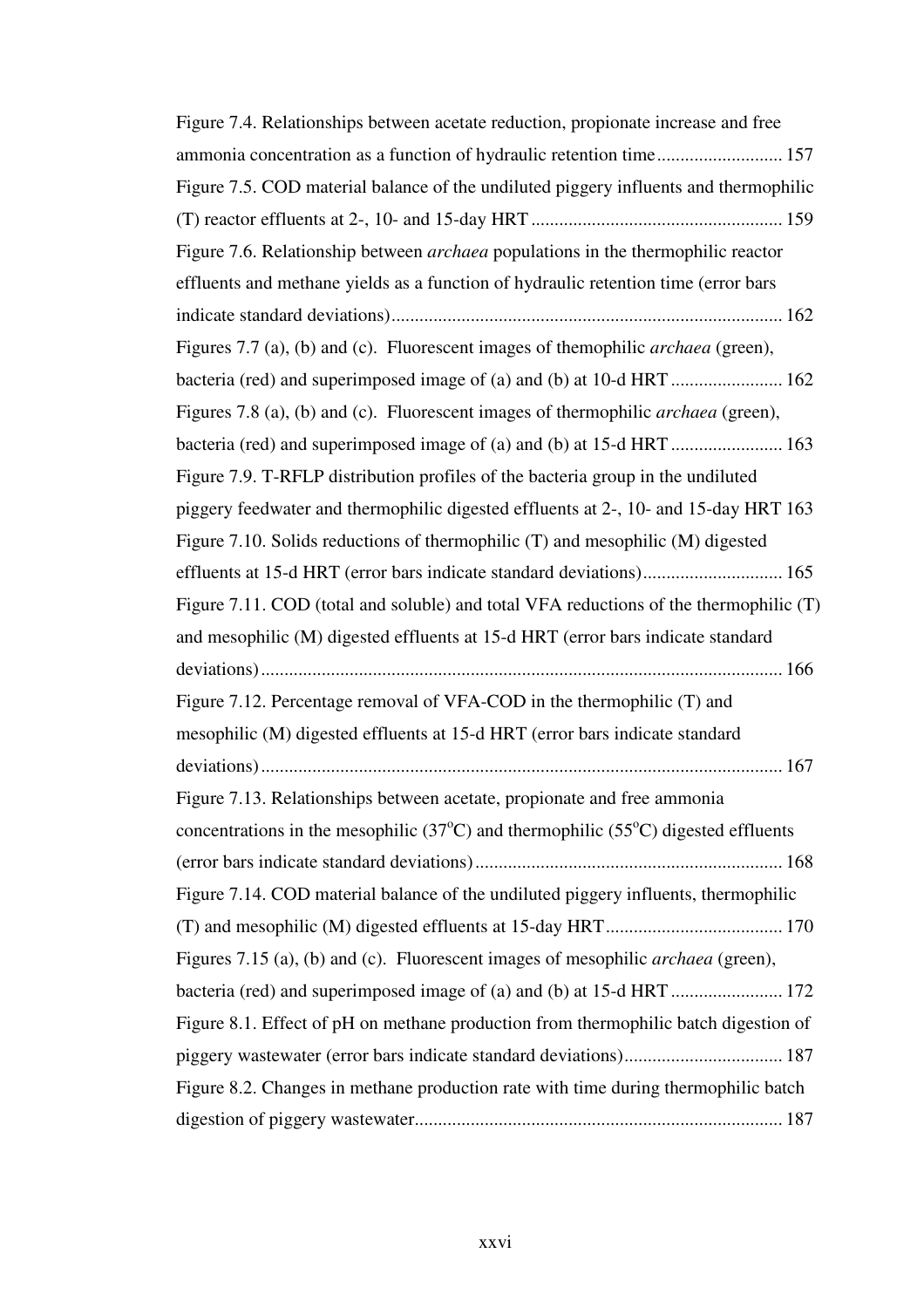| Figure 8.3. COD (total and soluble) and total TVFA-COD reductions as a function of         |
|--------------------------------------------------------------------------------------------|
| thermophilic piggery wastewater pH after 10 days of batch digestion (error bars            |
|                                                                                            |
| Figure 8.4. Relationship between total VFA-COD degraded and methane production             |
|                                                                                            |
| Figure 8.5. VFA degradation as a function of thermophilic piggery wastewater pH            |
| (error bars indicate standard deviations) after 10 days of batch digestion 190             |
| Figures 8.6 (a) and (b). Relationships between acetate concentration and acetate           |
| degradation as well as between acetate concentration and propionate degradation            |
|                                                                                            |
| Figure 8.7 (a) and (b). Relationships between acetate concentration and propionate         |
| degradation as well as between propionate concentration and propionate degradation         |
|                                                                                            |
| Figure 8.8. pH and free ammonia concentrations of the thermophilic piggery                 |
|                                                                                            |
| Figure 8.9. Relationship between final free ammonia and initial pH of the                  |
|                                                                                            |
|                                                                                            |
| Figure 8.10. Relationships between free ammonia, methane production and total              |
| VFA-COD reduction in the thermophilic piggery wastewater at different pH 194               |
| Figure 8.11. Relationships between free ammonia, acetate and propionate                    |
|                                                                                            |
| Figure 8.12. Approximate distribution of bacteria group in the thermophilic piggery        |
|                                                                                            |
| Figure 8.13. Approximate estimations of methanogens and Clostridum perfringen              |
|                                                                                            |
| Figure 8.14. Effect of supplementing piggery biomass (pb) on methane production            |
|                                                                                            |
| from pH-unadjusted (C1) and pH-reduced (C2) thermophilic piggery wastewaters               |
| Figures 8.15 (a) and (b). Effects of piggery biomass (pb) supplements on COD (total        |
| and soluble) and total TVFA reductions in $pH$ -unadjusted $(C1)$ and $pH$ -reduced $(C2)$ |
| thermophilic piggery wastewaters respectively (error bars indicate standard                |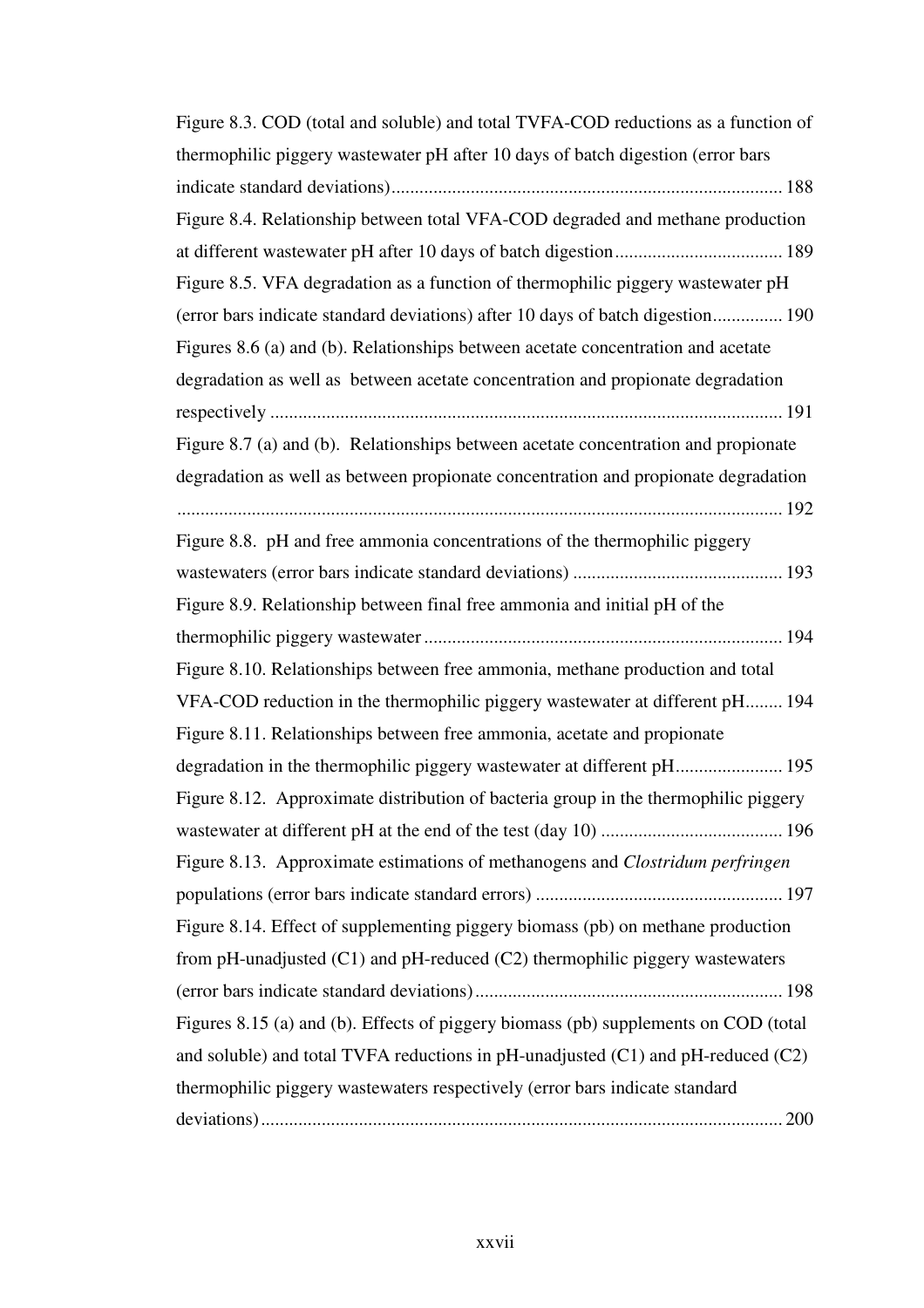Figures 8.16 (a) and (b). Effect of piggery biomass (pb) supplements on VFA degradation in pH-unadjusted (C1) and pH-reduced (C2) thernophilic piggery wastewaters respectively (error bars indicate standard deviations) ......................... 202 Figure 8.17. Relationships between total VFA-COD reduction, methane yield and initial free ammonia concentration in the pH-unadjusted (C1) piggery wastewater 204 Figure 8.18. Relationships between total VFA-COD reduction, methane yield and final free ammonia concentration in the pH-reduced (C2) piggery wastewater ...... 205 Figure 8.19. Effect of supplementing DiCOM biomass (db) on methane production from  $p$ H-unadjusted (C1) and  $p$ H-reduced (C2) thermophilic piggery wastewaters (error bars indicate standard deviations).................................................................. 206 Figures 8.20 (a) and (b). Effect of DiCOM biomass (db) supplements on COD (total and soluble) and total TVFA reductions in  $pH$ -unadjusted (C1) and  $pH$ -reduced (C2) thermophilic piggery wastewaters respectively (error bars indicate standard deviations)................................................................................................................ 208 Figures 8.21 (a) and (b). Effect of DICOM biomass (db) supplements on VFA degradation in pH-unadjusted  $(C1)$  and pH-reduced  $(C2)$  thermophilic piggery wastewaters (error bars indicate standard deviations) ............................................. 210 Figure 8.22. Relationships between total VFA-COD reduction, methane yield and initial free ammonia concentration in the pH-unadjusted  $(C1)$  piggery wastewater 212 Figure 8.23. Relationships between total VFA-COD reduction, methane yield and initial final ammonia concentration in the pH-reduced  $(C2)$  piggery wastewater... 213 Figures 8.24 (a) and (b). Comparison of methane yields of 10% piggery biomass (pb) and DiCOM biomass (db)-supplemented wastewaters without pH reduction (C1), and comparison of methane yields of 19% piggery biomass (pb) and DiCOM biomass (db)-supplemented wastewaters with pH reduciton (C2) (error bars indicate standard deviations) ................................................................................................. 214 Figures 8.25 (a) Repeat and (b) Previous. Comparison of the methane yields of low (10%) and high (20%) piggery biomass- (pb) and DiCOM (db) biomasssupplemented piggery wastewaters with pH reduction (C2) (error bars indicate standard deviations) ................................................................................................. 215 Figures 8.26 (a) and (b). pH-unadjusted (C1) and pH-reduced (C2) wastewaters' key chemical characteristics at the end of the batch digestion period (error bars indicate standard deviations) ................................................................................................. 216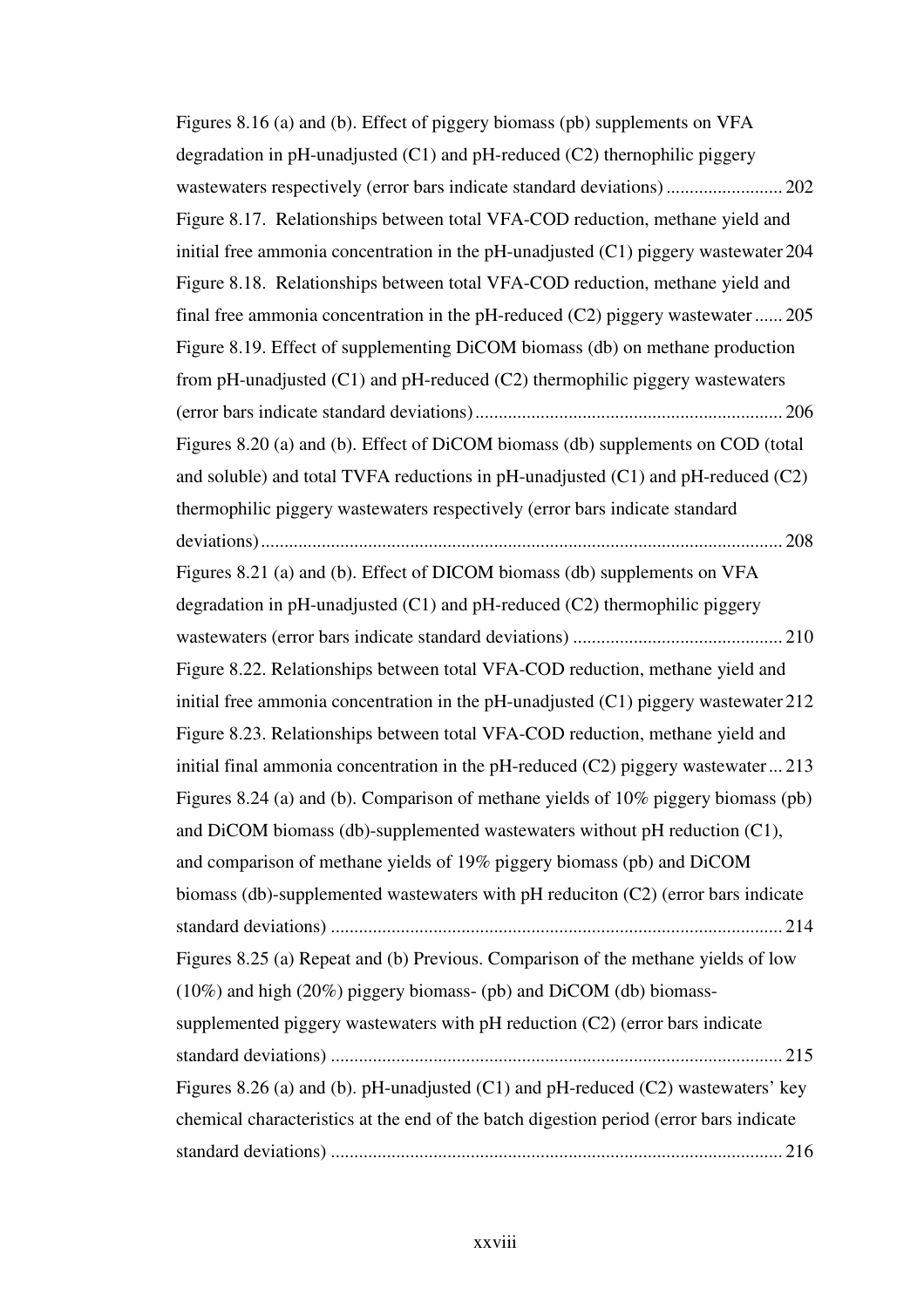| Figure 8.27. Approximate distribution of bacteria group in the controls and biomass-  |
|---------------------------------------------------------------------------------------|
| supplemented pH-unadjusted and pH-reduced thermophilic piggery effluent at the        |
|                                                                                       |
| Figure 8.28. Effect of zeolite concentrations on cumulative methane production from   |
| thermophilic piggery reactor effluent (error bars indicate standard deviations) 218   |
| Figure 8.29. COD (total and soluble) and total TVFA reductions in pH-unadjusted       |
| (pH 8.1) and pH-reduced (pH 6.6) thermophilic piggery effluent at varying zeolite     |
| concentrations (error bars indicate standard deviations) after 10 days of batch       |
|                                                                                       |
| Figure 8.30. Relationship between apparent kinetic constant of TVFA-COD               |
| degradation and zeolite concentration at the end of the test period (day 10) 221      |
| Figures 8.31 (a) and (b). Effect of zeolite concentrations on VFA degradation in      |
| thermophilic piggery effluents without and with pH reduction respectively (error bars |
| indicate standard deviations) after 10 days of batch digestion  223                   |
| Figures 8.32 (a), (b) and (c). Relationships between acetate degradation, propionate  |
| degradation, n-butyrate degradation and zeolite concentrations in the piggery         |
|                                                                                       |
| Figures 8.33 (a), (b), (c) and (d). Relationships between zeolite concentrations and  |
| acetate, propionate, i-valerate and caproate degradation in the pH-reduced piggery    |
|                                                                                       |
| Figures 8.34 (a) and (b). Relationships between ammonium-nitrogen and zeolite         |
| concentrations in the thermophilic piggery wastewater without pH reduction; and       |
| between free ammonia and zeolite concentrations in the thermophilic piggery           |
|                                                                                       |
| Figures 8.35 (a) and (b). Relationships between ammonium-nitrogen and zeolite         |
| concentrations in the pH-reduced piggery wastewater; and between free ammonia         |
| and zeolite concentrations in the pH-reduced piggery wastewater respectively 228      |
| Figures 8.36 (a) and (b). Relationships between acetate degradation and free          |
| ammonia concentrations in the thermophilic piggery wastewaters without pH-            |
|                                                                                       |
| Figure 8.37. Approximate distribution of bacteria group in the controls and zeolite-  |
| treated pH-unadjusted and pH-reduced thermophilic piggery wastewaters at the end      |
|                                                                                       |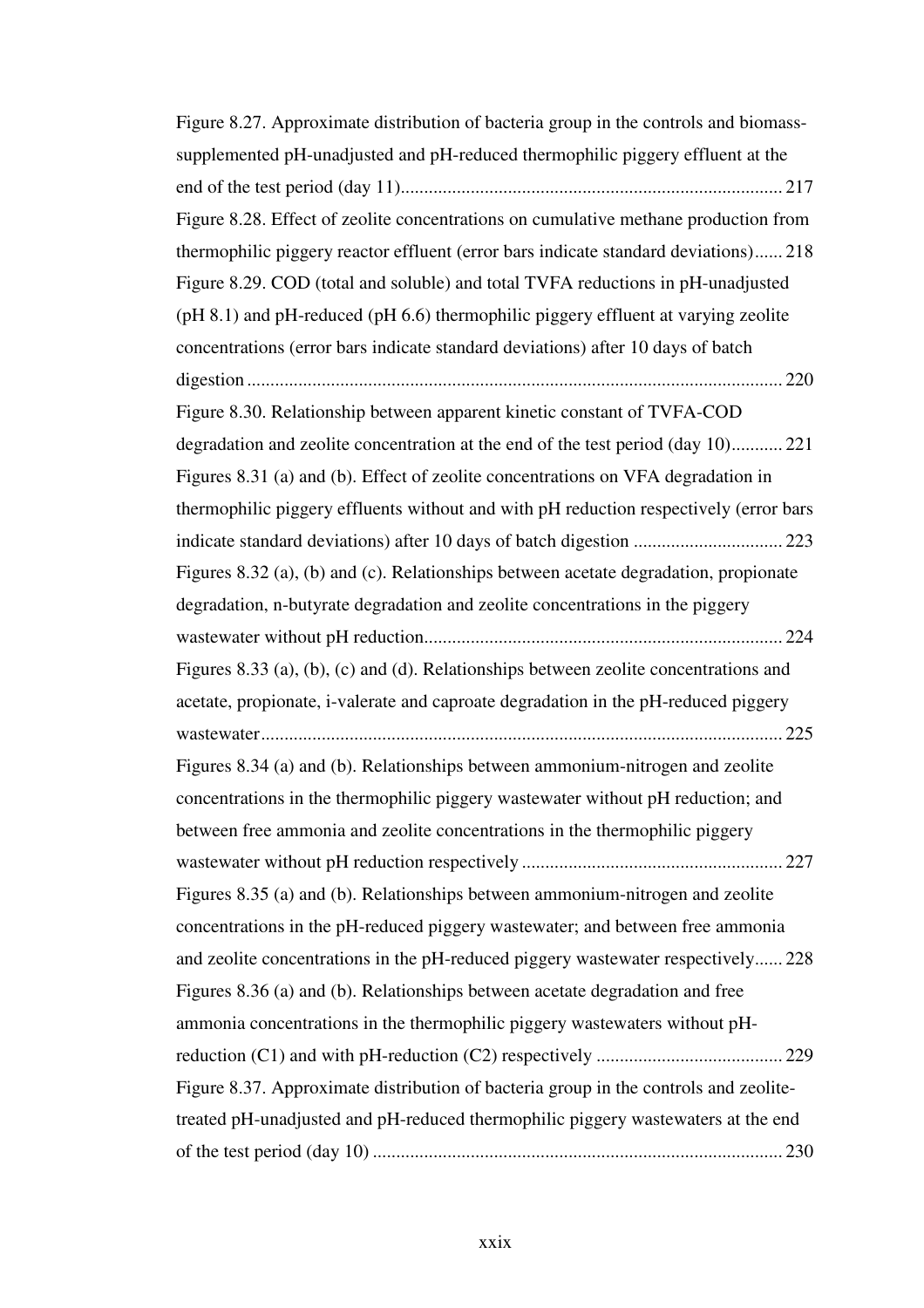| Figures 8.38 (a) and (b). Effect of humic acid (high) on methane production of          |
|-----------------------------------------------------------------------------------------|
| thermophilic piggery effluents without pH-reduction $(C1)$ and pH-reduction $(C2)$ ; ad |
| effect of humic acid (low) on methane production of $pH$ -reduced (C2) thermophilic     |
|                                                                                         |
| Figure 8.39. COD (total and soluble) and total TVFA reductions in pH-reduced (pH        |
| 6.5) thermophilic piggery effluent at low humic acid concentrations (error bars         |
| . 233                                                                                   |
| Figure 8.40. Effect of humic acid concentrations on VFA degradation in pH-reduced       |
|                                                                                         |
| Figure 8.41. Relationships between humic acid concentration and VFA degradation         |
|                                                                                         |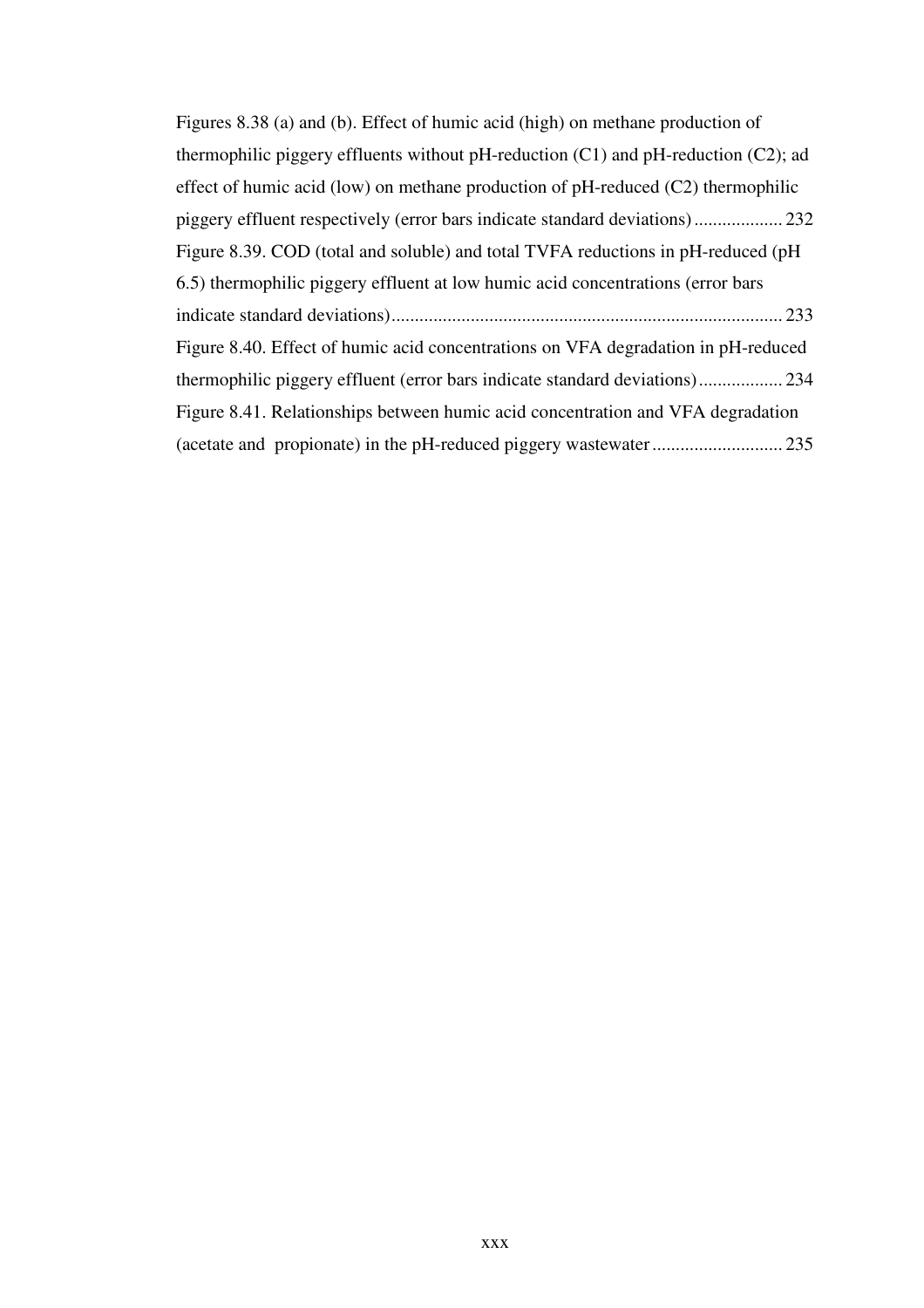## **LlST OF ABBREVIATIONS**

| <b>APHA</b>        | American Public Health Association        |
|--------------------|-------------------------------------------|
| atm                | atmosphere                                |
| <b>CSTR</b>        | <b>Continuously Stirred Tank Reactor</b>  |
| CO <sub>2</sub>    | Carbon dioxide                            |
| d                  | day                                       |
| <b>FISH</b>        | Fluorescence <i>In Situ</i> Hybridisition |
| GC                 | Gas Chromatography                        |
| g                  | gram                                      |
| <b>HRT</b>         | <b>Hydraulic Retention Time</b>           |
| hr                 | hour                                      |
| H <sub>2</sub>     | Hydrogen                                  |
| <b>IBS</b>         | <b>Integrated BioSystem</b>               |
| kg                 | kilogram                                  |
| kJ                 | kiloJoule                                 |
| L                  | Litre                                     |
| $\rm mL$           | millilitre                                |
| $\mu$ L            | microlitre                                |
| mM                 | millimolar                                |
| mg                 | milligram                                 |
| M                  | Molar                                     |
| $\,N$              | Normality                                 |
| ng                 | nanogram                                  |
| CH <sub>4</sub>    | Methane                                   |
| <b>OLR</b>         | <b>Organic Loading Rate</b>               |
| <b>PCR</b>         | <b>Polymerase Chain Reaction</b>          |
| rRNA               | ribosomal RiboNucleic Acid                |
| rDNA               | ribosomal DeoxyRibonucleic Acid           |
| stp                | standard temperature and pressure         |
| $\Delta G^{\rm o}$ | standard Gibbs free energy                |
| <b>SRB</b>         | <b>Sulphate Reducing Bacteria</b>         |